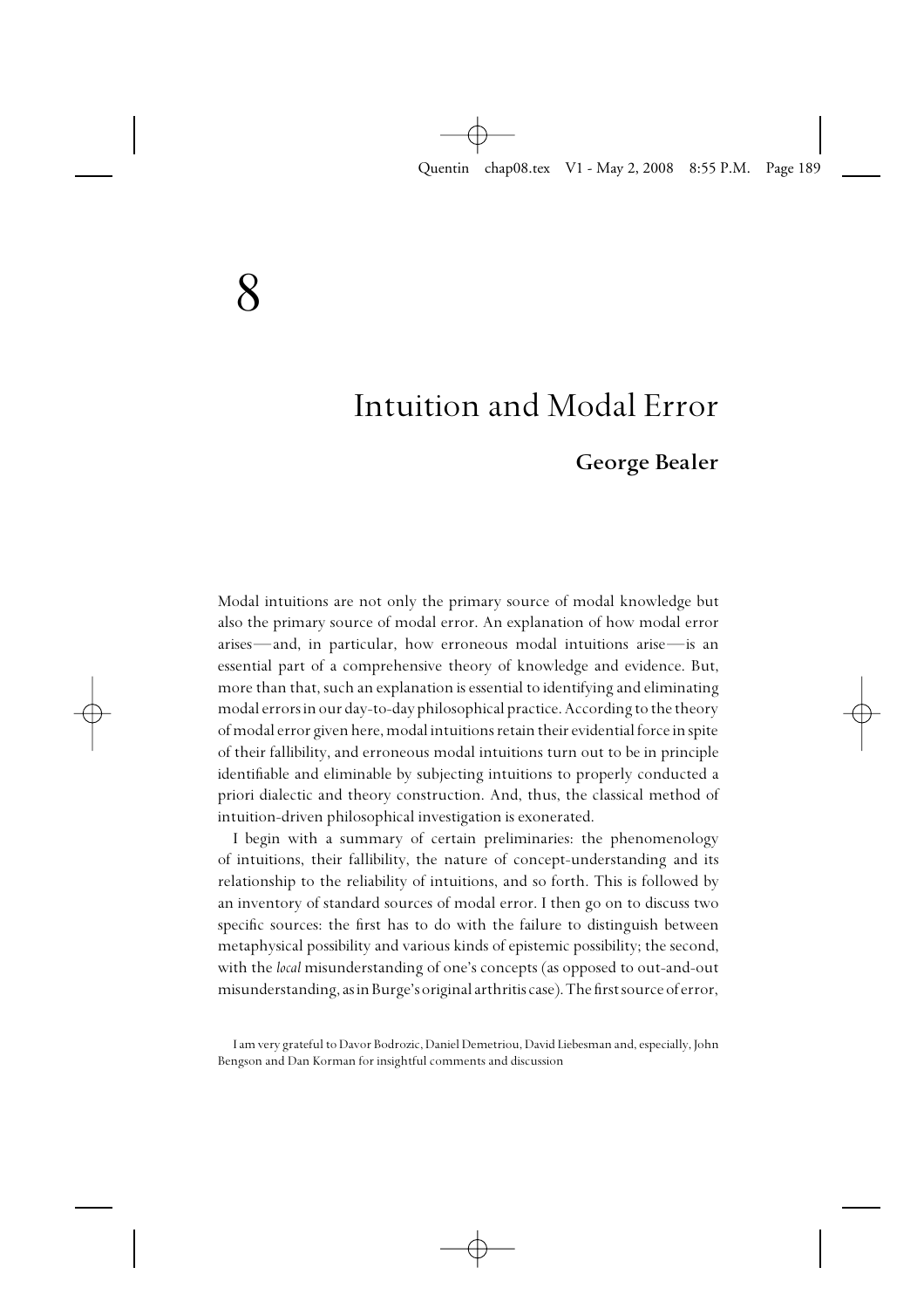# 190 **/ George Bealer**

though much discussed of late, is I believe widely misunderstood; fortunately, it turns out to be comparatively easy to untangle and poses little threat to intuition-driven philosophical investigation. Discussion of the second source, by contrast, has been absent from the philosophical literature. This source of modal error, and the potential to overcome it, has wide-ranging implications for philosophical method. The failure to understand these sources of modal error has recently led to skeptical accounts of intuition and modal error, which are, I will show, ultimately self-defeating.

# 1. Intuition as a Guide to Possibility

First some comments on the nature of intuition. By intuitions we mean *seemings*: for you to have an intuition that p is just for it to *seem* to you that p.<sup>1</sup> Here 'seems' is understood, not in its use as a cautionary or ''hedging'' term, but in its use as a term for a genuine kind of conscious episode. For example, when you first consider one of de Morgan's laws, often it neither seems true nor seems false; after a moment's reflection, however, something happens: it now just seems true. This kind of seeming is *intellectual*, not experiential—sensory, introspective, imaginative.

Intuition is different from belief: you can believe things that you do not intuit (e.g., that Paris is in France), and you can intuit things that you do not believe (e.g., the axioms of naive set theory). The experiential parallel is that you can believe things that do not appear (seem sensorily) to be so, and things can seem sensorily in ways you do not believe them to be (as with the Müller-Lyer arrows). Moreover, intuition is typically prior to belief in the order of discovery and evidence: until Putnam we did not even have beliefs about twin earth, but directly upon encountering the example most of us had the intuition that there would be no water on twin earth and only thereafter formed the associated belief. Now, since intuition is analogously different from other psychological attitudes (judging, guessing, imagining, etc.) and from common sense, I believe there is no choice but to accept that intuition is a *sui generis* propositional attitude.

<sup>&</sup>lt;sup>1</sup> I owe this point to George Myro. Here and in certain other places I use propositional variables, e.g., 'p' where sentential variables, e.g., 'A' are strictly speaking called for. Confusion should not result.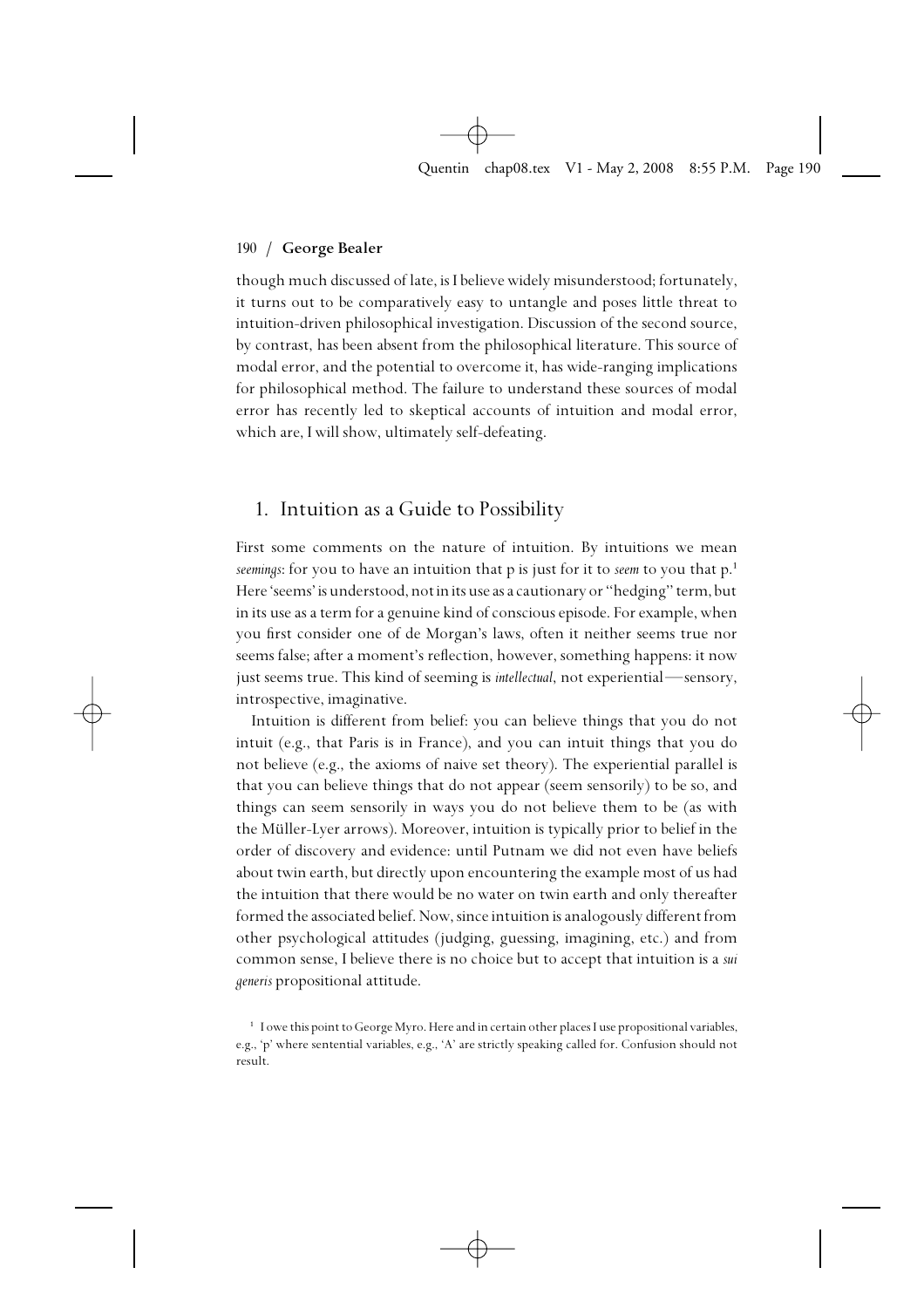# **Intuition and Modal Error /** 191

The sort of intuitions relevant to the a priori disciplines are*rational* intuitions (intuitions that present themselves as necessary), not *physical* intuitions. According to traditional usage, ''thought experiments'' appeal, not to rational intuitions, but to physical intuitions (and the like). Here one constructs hypothetical cases about which one tries to elicit, say, intuitions deriving from one's implicit mastery of relevant physical laws—as, for example, in Newton's bucket thought experiment: is it physically possible for the fluid to remain perfectly flat? Not according to physical intuition. Is it metaphysically possible? Of course. Unlike physical intuition, rational intuition derives from one's understanding of one's concepts, not of empirical laws. Does this imply that a priori knowledge is always the result of *conceptual analysis*? No, not unless the latter includes various necessities that traditionally were thought to be synthetic, not analytic.

The set-theoretic paradoxes establish an important moral, namely, that intuition can be fallible and a priori belief, revisable—contrary to early modern epistemological dogma. We must therefore embrace the alternative tradition—reaching from Plato to Gödel—that recognizes that a priori justification is fallible and holistic, relying respectively on dialectic and theory construction.

It is our standard epistemic practice to count intuitions as evidence, or reasons, absent special reason not to do so (much as we count ostensible sense perceptions as evidence absent special reason not to do so). But (I argue) we have no such special reason in the case of intuitions. Moreover, if we denied, without any special reason, that intuitions are evidence, we would land in an epistemically self-defeating situation, and, therefore, there is no rational alternative but to accept intuitions as evidence. Finally, since modal intuitions are not, in respects relevant to evidential status, different from nonmodal intuitions, they in particular must be accepted as evidence. (I have defended each of these points elsewhere and will just assume them here.² I will, however, provide a discussion in §8 of the self-defeating nature of denying the evidential status of intuition as it arises in the context of modal error and scientific essentialism.)

These conclusions raise two questions. First, *why* are intuitions evidence (reasons)? The answer lies in a reliabilist theory of basic sources of evidence.

² For detailed arguments, see George Bealer, ''The Incoherence of Empiricism'', *Aristotelian Society*, supplementary volume, 66 (1992), 99–138, and other papers mentioned below.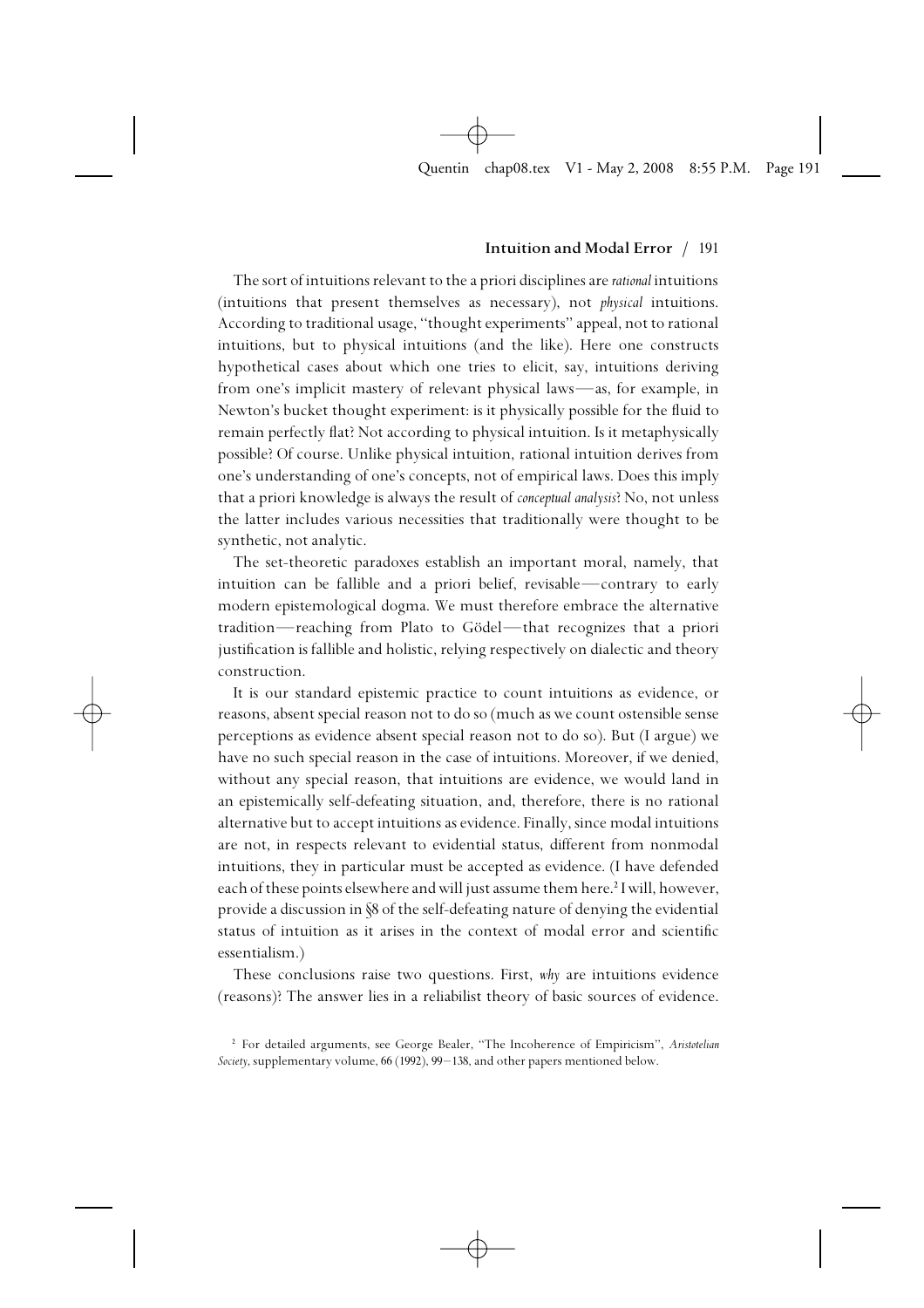# 192 **/ George Bealer**

(Reliabilist theories of nonbasic sources of evidence, on the other hand, face standard counterexamples.) Contingent reliabilist theories of basic sources of evidence, according to which there is a contingent nomological tie between the deliverances of such sources and the truth, are open to counterexamples: for instance, contrary to contingent reliabilism, telepathically generated guessing would not count as a basic source of evidence even if it had a nomologically reliable tie to the truth. The explanation, rather, is provided by *modal reliabilism*—the doctrine that there is a certain kind of qualified modal tie between basic sources of evidence and the truth. Intuition (like phenomenal experience) meets this condition.

Second, why should there be a qualified modal tie between intuitions and the truth? The explanation is provided by an analysis of what it is to understand one's concepts. The intuitive idea underlying the analysis is that the identity of one's concepts is manifested in the intuitions involving those concepts that one would have as one approaches cognitively ideal conditions (intelligence, attentiveness, memory, etc.). According to the resulting explanation, the qualified modal tie between intuitions and the truth does not have a supernatural source (as perhaps it does in Gödel's theory of mathematical intuition); rather, it is simply a consequence of what it is to understand the concepts involved in one's intuitions.

I have defended these positions in other work.<sup>3</sup> Here I will be concerned to explain how erroneous modal intuitions arise. The indicated analysis of understanding concepts will play a critical role in my account of modal error. I will return to it after dealing with three further preliminaries.

# 2. Concrete-Case Intuition, Conceivability, and Metaphysical vs. Epistemic Possibility

# **2.1 Concrete-Case Intuition**

Theoretical intuitions often play a central role in philosophical debates. Consider, for instance, the theoretical intuitions many people have that free will and determinism are incompatible or that causal closure entails

³ See, e.g., George Bealer, ''Philosophical Limits of Scientific Essentialism,'' *Philosophical Perspectives* 1 (1987), 289–365; ''A Priori Knowledge and the Scope of Philosophy'', *Philosophical Studies* 81 (1996), 121–42; and ''A Theory of the A Priori'', *Philosophical Perspectives*13 (1999), 29–55.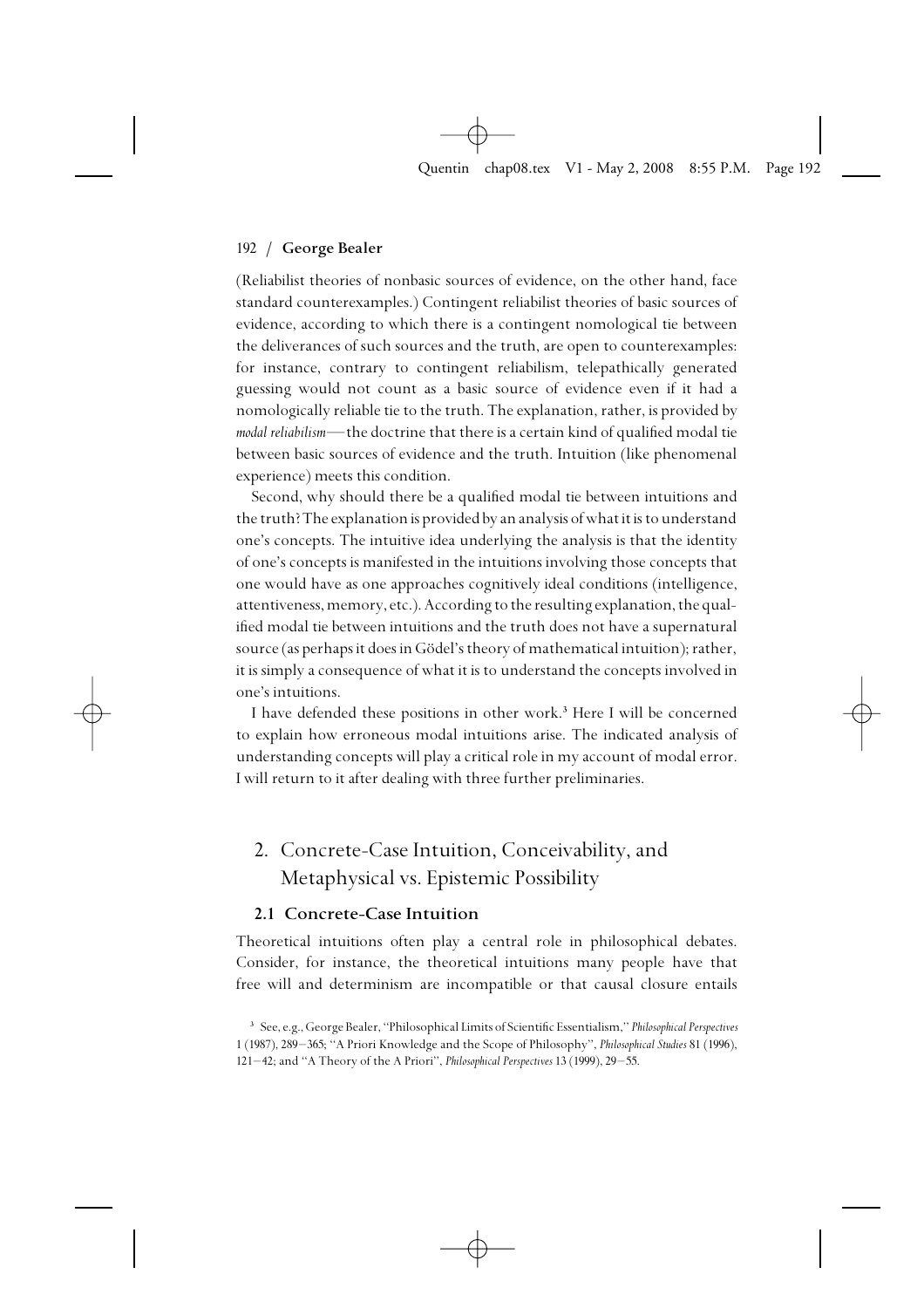epiphenomenalism. Theoretical intuitions, however, are typically far more fallible than concrete-case intuitions—much as observations that are heavily theory-laden are much more fallible than those that are not. (This is why in controversies over physical measurement, disputes are typically adjudicated by comparatively non-theory-laden observations such as where the arrow is pointing on the dial or where the endpoints of a rod are on the yardstick.) In contemporary philosophy, it seems that some people are content to found their philosophical theories on a few central theoretical intuitions rather than concrete-case intuitions. This practice lacks historical perspective. The history of philosophy is littered with examples of philosophers no less brilliant than our contemporaries who founded their philosophy on small families of theoretical intuitions which they found especially compelling. The list is embarrassingly long—ranging from Parmenides to Berkeley and Hume, Spinoza and Leibniz, Hegel and Bradley, and on to Schlick and Ayer. To one group of philosophers, certain theoretical principles can seem self-evident whereas to an opposing group the opposites can seem just as compelling. Left at this level, a ''battlefield of endless controversies,'' as Kant puts it, is inevitable.

The only solution is to defer to concrete-case intuitions. (This is so even in the case of widely held general principles such as the transitivity of the part/whole relation and perhaps the law of excluded middle or even Leibniz's Law.) This is not to say that these intuitions will themselves be in harmony; the point is that significant overlapping collections of them are in sufficient harmony to adjudicate the dispute. We witness success at this in an impressive list of cases that we now all take for granted. For example, the perceptualrelativity refutation of phenomenalism; the Spartan-pretender refutation of logical behaviorism; the defective-instrument refutation of instrumentalism; the unrepeatable-events refutation of the inductivist theory of justification; and on and on. It is, however, only hubris to think that at just this point in history our theoretical intuitions are at last reliable.

# **2.2 Conceivability**

Many philosophers take conceivability and inconceivability to be the primary guide to possibility.<sup>4</sup> I think this is a mistake—well, unless when you say

⁴ For a more detailed discussion of conceivability, see George Bealer, ''Modal Epistemology and the Rationalist Renaissance'', in Tamar Szabo Gendler and John Hawthorne (eds.), *Conceivability and Possibility* (New York: Oxford University Press, 2002), sect. 1.2.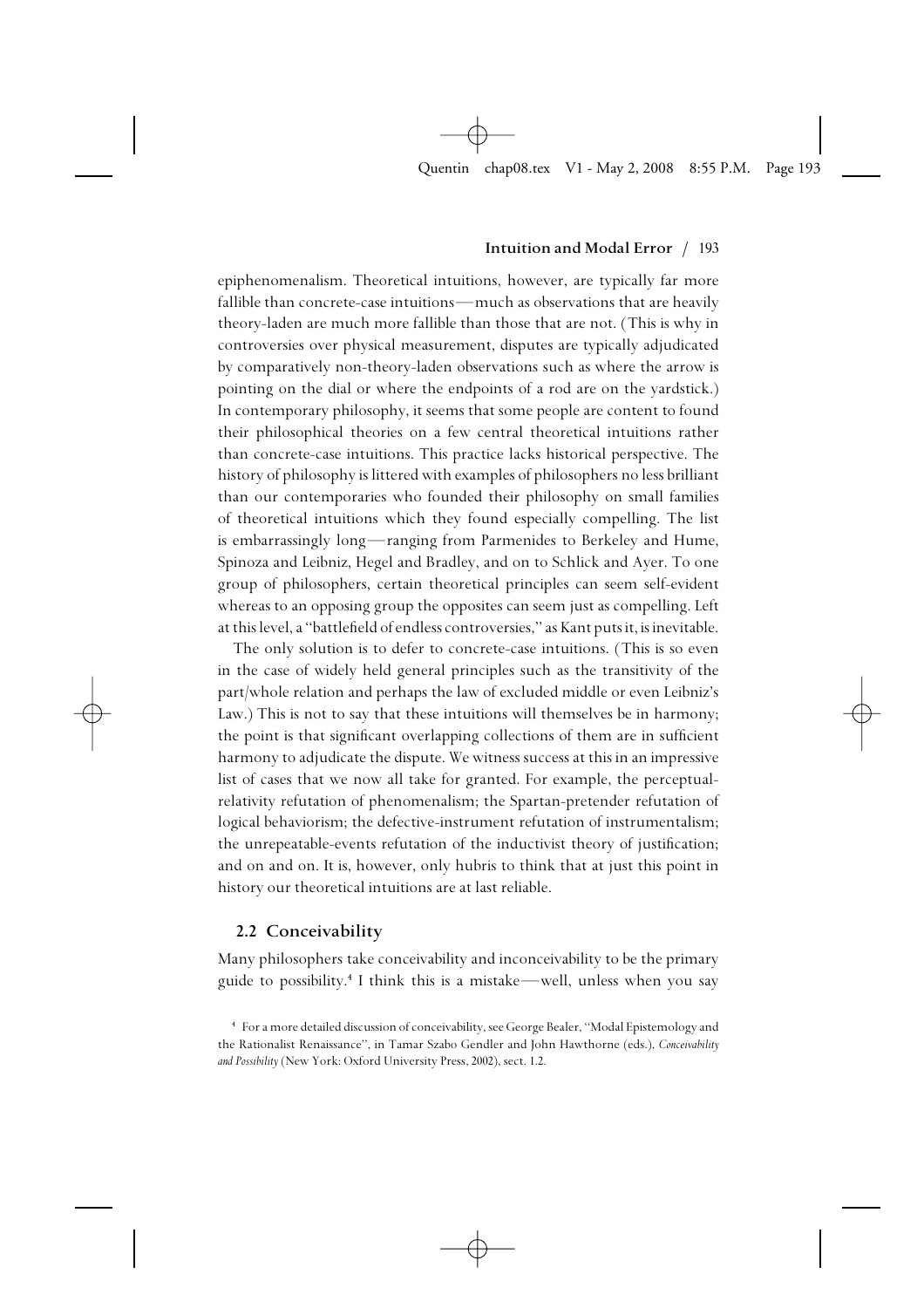# 194 **/ George Bealer**

'It is conceivable that p', all you are saying (at least conversationally) is that you have an intuition that p is possible; and when you say 'It is inconceivable that p', all you are saying is that you have an intuition that it is impossible that p. If so, a lot of confusion would be avoided if we simply talked about possibility and impossibility intuitions. The same goes for 'imaginable' and 'unimaginable'.

Suppose, however, that this easy idiomatic gloss on 'conceivable' and 'inconceivable' is not correct and that these terms are instead taken at face value as literal expressions of certain modal facts: it is conceivable that p iff it is possible for someone to conceive that p; it is inconceivable that p iff it is not possible for someone to conceive that p. Then we have a pair of problems. First, unlike intuitions of possibility and impossibility, conceivability and inconceivability would not be suited to play their reputed evidential role in modal epistemology. That it is possible, or impossible, to conceive that p is itself a modal fact. But in order for someone to acquire evidence (reasons), something must *actually happen*: a datable psychological episode must *occur* (the occurrence of a sensation, an introspective or imaginative experience, a seeming memory, an intuition). Modal facts do *not* occur. Nothing *happens* when something is conceivable or inconceivable. So something's merely being conceivable or inconceivable cannot provide anyone with evidence (reasons) for anything.

Second, our beliefs about what is conceivable, or inconceivable, can be highly inferential and are often theoretical. True, one way you can come to believe that it is possible for someone to conceive that p is for *you actually* to conceive that p. But why should your conceiving that p provide you with evidence that p is possible? I can see no reason why it should unless conceiving that p involves intuiting that p is possible. (Stephen Yablo himself says, ''In slogan form: *conceiving involves the appearance of possibility*."<sup>5</sup> But then one is right back to relying on modal intuitions. The moral is simple: talk of conceivability and inconceivability invites (avoidable) confusion. The same goes for imaginability and unimaginability.

⁵ Stephen Yablo, ''Is Conceivability a Guide to Possibility?'', *Philosophy and Phenomenological Research*, 53 (1993), 5. In support of the centrality of modal intuition, Yablo tells us that ''modal intuition *must* be accounted reliable if we are to credit ourselves with modal knowledge*...*'' (''The Real Distinction between Mind and Body'', *Canadian Journal of Philosophy*, supp. vol. 16 (1990), 179).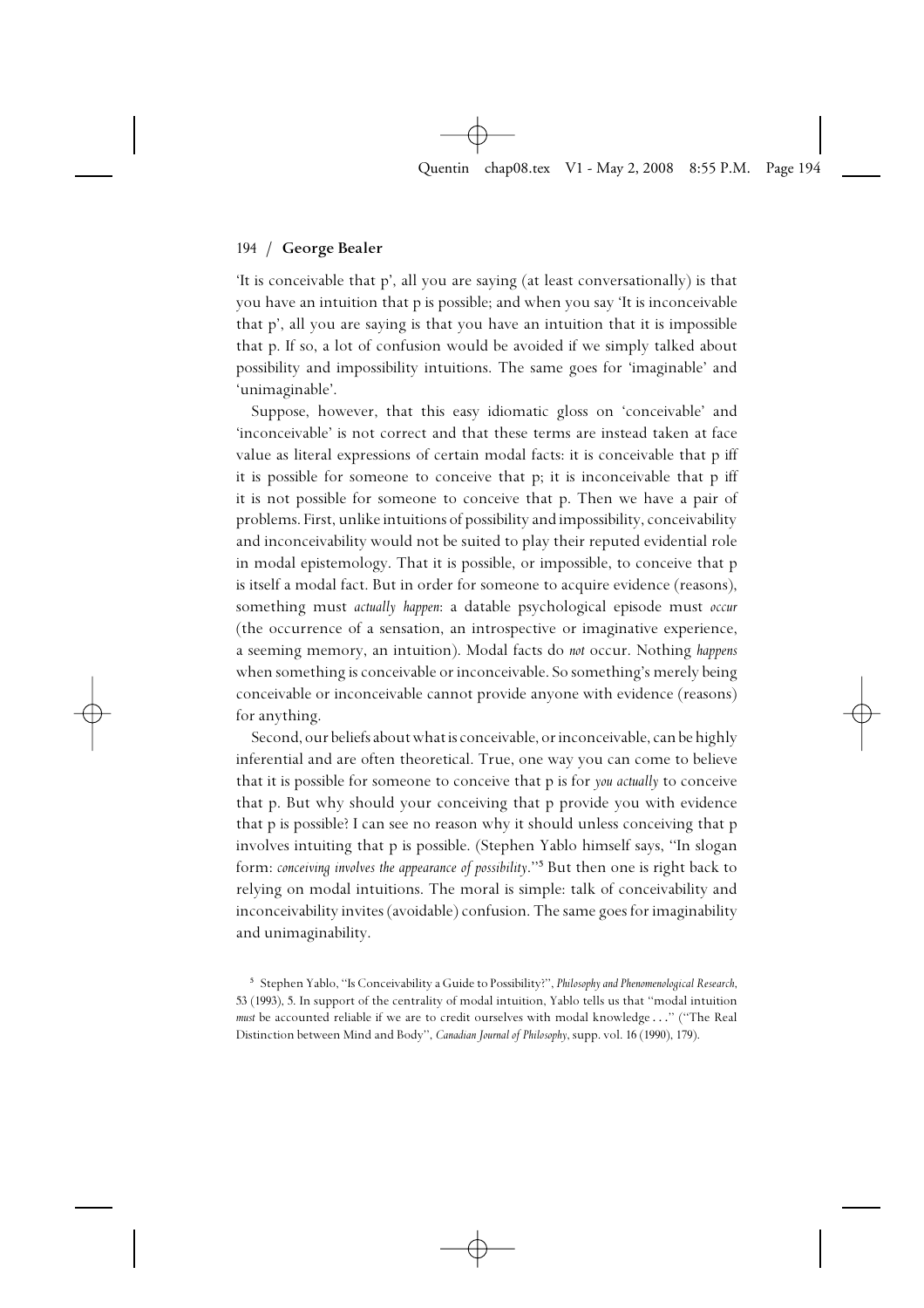# **2.3 Metaphysical Possibility and Epistemic Possibility**

The modal expressions 'could', 'can', 'might', and 'possible' are used in diverse ways which fall into two broad classes: epistemic and nonepistemic. (An analogous division holds for 'must' and 'necessary'.) In modal logic, metaphysics, and philosophy of language and mind, the primary focus is on a certain form of nonepistemic necessity—in Kripke's words, necessity *tout court*. Kripke christened this necessity 'metaphysical necessity'.

To illustrate some of the epistemic uses of 'could', consider any thinkable necessary truth p.<sup>6</sup> The first use is the 'could'-of-ignorance: absent what we deem to be adequate evidence (or adequate justification) one way or the other about p, we can truly say, ''It could be that p, and it could be that not p. We just do not know yet.'' (For example, this can be truly said of Goldbach's Conjecture.) But once we have adequate evidence (justification) one way or the other, what was meant in speaking *that way* can no longer be truly said. Second, there is the 'could'-of-less-than-complete-certainty: if we have less than complete certainty about p (even if we have adequate evidence, or justification, for p), we can still truly say, ''We still could be mistaken; we know we can be wrong about almost anything.'' (For example, even though we now have a proof of Fermat's Last Theorem, this can still be truly said of it.) Third, there is the 'could'-of-qualitative-evidential-neutrality (as I will call it): for a posteriori necessities, we can often truly say, ''It could have turned out that p, and it could have turned out that not p.'' And this is so, even though, meant this way, this cannot be said of any traditional a priori necessities. For example, meant this way, 'Whether Hesperus was Phosphorus could have turned out either way' would be true, even though when meant the same way 'Fermat's Last Theorem could have turned out either way' would be false. (Of course, there is a corresponding use of 'It could turn out either way'.)

⁶ Importantly, these uses of 'could' need not correspond to distinct *literal meanings*; it is enough that they be standard uses of the term in the sort of ordinary contexts relevant to modal epistemology. The ensuing discussion of these epistemic uses of 'could', while inspired by Kripke's comments in *Naming and Necessity* (Cambridge, MA: Harvard University Press, 1980, 103–5, 140–4), departs from Kripke insofar as he evidently did not regard these uses as established standard uses of 'could' in ordinary language. For a more detailed discussion of these uses, as well as a critique of various alleged uses of 'could' (e.g., the alleged 'could'-of-''logical''-possibility), see my ''Modal Epistemology and the Rationalist Renaissance'' (77–79).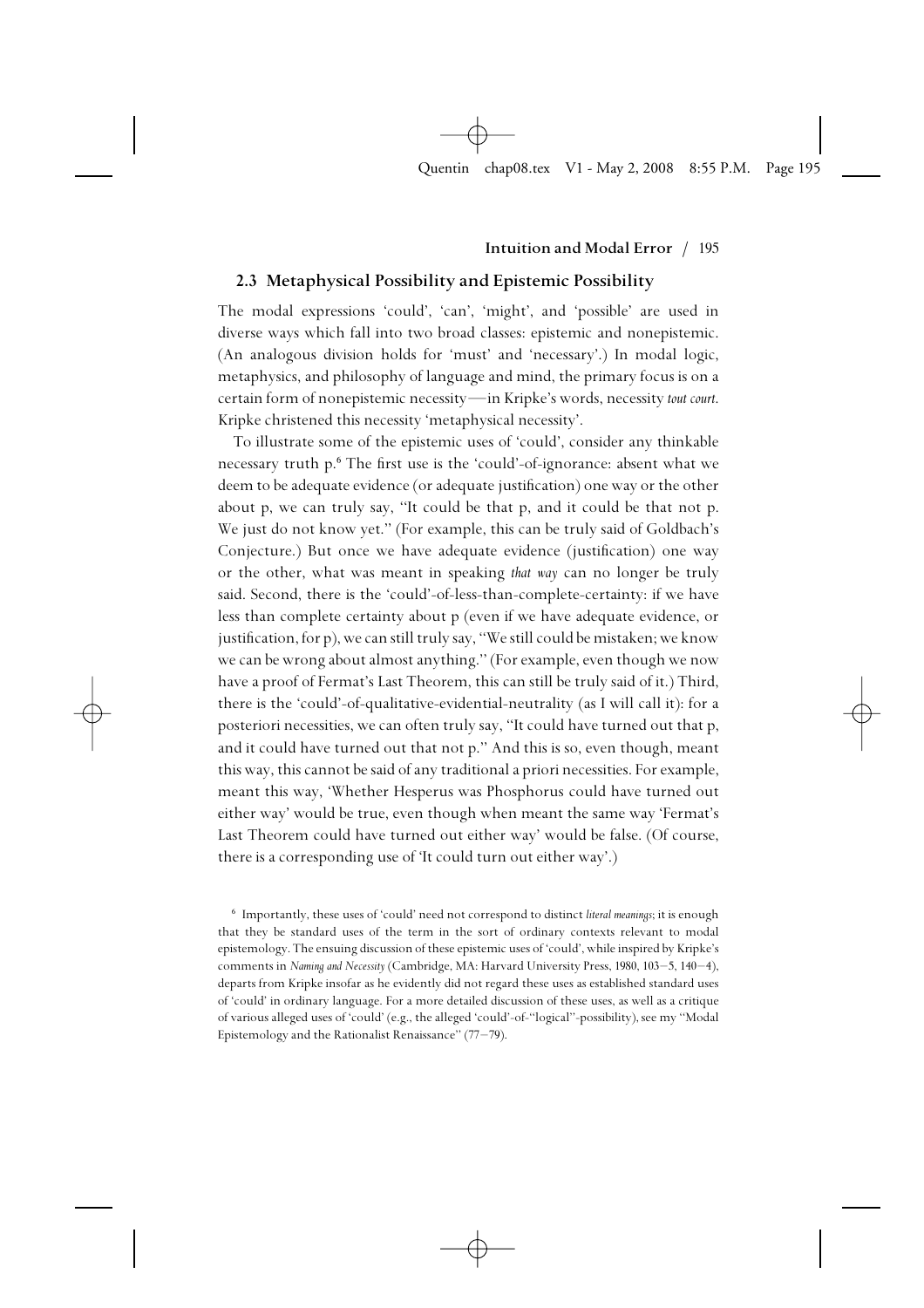# 196 **/ George Bealer**

A few semi-formal remarks about these epistemic uses of 'could' might be helpful. Suppose someone intends the 'could'-of-ignorance when uttering the sentence 'It could be that p' in some relevant conversational context.<sup>7</sup> Then, the asserted proposition would be the proposition that results when an associated propositional operation  $\Diamond_{\text{ignorance}}$  is applied to the proposition p. (In symbols:  $\Diamond_{\text{ignorance}}$  p.) The truth conditions of the resulting proposition would be as follows: the proposition that  $\diamondsuit_{\text{ignorance}}$  p is true iff it is unknown whether p.

The 'could'-of-less-than-complete-certainty may be represented with the operator ' $\Diamond$ <sub>uncertainty</sub>'. The truth conditions would be: the proposition that  $\diamondsuit$ <sub>uncertainty</sub> p is true iff it is not completely certain that p.

Finally, the 'could'-of-qualitative-evidential-neutrality may be represented with ' $\diamondsuit$ <sub>q−e−n</sub>'. The truth conditions (inspired by Kripke's comments in *Naming and Necessity*) would be: the proposition that  $\diamondsuit$ <sub>q−e−n</sub> p is true iff it is possible for there to be a population c with attitudes toward p and it is possible for there to be a population c' whose epistemic situation is qualitatively identical to that of c such that the proposition p', which in c' is the epistemic counterpart of p in c, is true.<sup>8</sup>

(Contrast the foregoing with the untenable account of epistemic possibility offered by David Chalmers.<sup>9</sup>)

Note that in each of these three biconditionals the proposition denoted by the left-hand side (e.g., that  $\diamondsuit_{q-e-n}$  p) need not be *identical* to that which is expressed by the associated right-hand side; indeed, in many cases they are intuitively different. This feature allows the above account to avoid various difficulties that undermine other accounts of epistemic uses of 'could'. A case in point is Kripke's account of the 'could'-of-qualitative-evidential-neutrality,

⁷ Here and certain other places I use single quotation marks where, strictly, corner quotation marks are required.

⁸ In symbols: (∃c)[Attitudes(c, p) &. (∃c )(∃p )[QualitativelyIdentical(c , c) & Counterparts(*<* p *,*c *>*,*<* p*,*c *>*) & True(p )]].

<sup>9</sup> David Chalmers, "Does Conceivability Entail Possibility?", in Szabo Gendler and Hawthorne (eds.), *Conceivability and Possibility*, 145–200. For instance, on Chalmers's account 'It could turn out that A' is true iff it is not metaphysically possible for an ideally rational being to know a priori that not A (see, e.g., pp. 157 and 162). Likewise for 'It is epistemically possible that A'. But such accounts are mistaken. Is it *epistemically* possible—would you say that it could turn out epistemically—that there are no beliefs? Certainly not. But it is not metaphysically possible for any being to have a priori knowledge that there are beliefs. So, Chalmers's account wrongly implies that it is epistemically possible—it could turn out epistemically—that there are no beliefs.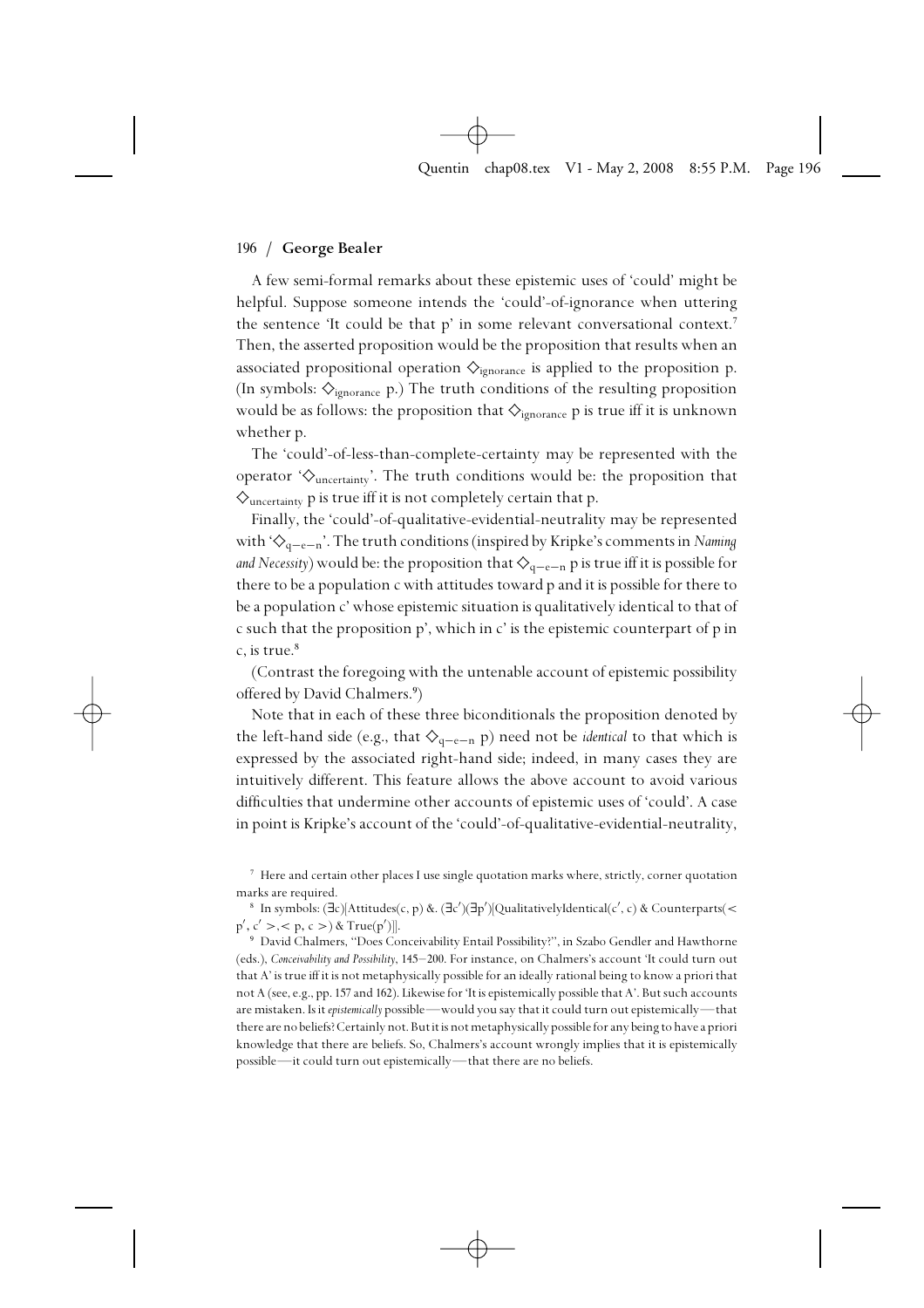for as we will see, the above account sidesteps various problems confronting Kripke's account.

# 3. Understanding Concepts

Let us return to the prospect (mentioned in  $\S$ 1) of an analysis of what it is to understand a concept. There is a weak nominal sense in which a person can be said to possess a concept:

A subject possesses a given concept at least nominally iff the subject has natural propositional attitudes toward propositions which have that concept as a constituent content.

Possessing a concept in this sense is compatible with what Tyler Burge calls *misunderstanding* and *incomplete understanding* of a concept ('misunderstanding' for cases where there are errors in the subject's understanding of the concept and 'incomplete understanding' for cases where there are gaps).<sup>10</sup> Possessing a concept in the nominal sense is also compatible with, for example, having propositional attitudes merely by virtue of the attribution practices of thirdparty interpreters. But possessing a concept in such ways, or modes (merely nominally, incompletely, erroneously, and so forth), is very different from *genuinely understanding* the concept. The goal is to analyze this notion.

The intuitive idea behind the intended analysis of understanding is that the identity of one's concepts is manifested in the intuitions involving those concepts that one would have as one approaches cognitively ideal conditions. Specifically, for target concepts c and relevant hypothetical test cases p involving  $c<sub>1</sub>$ <sup>11</sup> if the subject understands c and the auxiliary concepts involved in p, as the subject approaches ideal cognitive conditions (intelligence, attentiveness, memory, etc.), the subject'sintuitions regarding the applicability of c to p become increasingly *truth-tracking*. That is, as the subject approaches ideal cognitive conditions, it would be increasingly the case that, for such c and p, the subject would have the intuition that c applies to p if and only if c really does apply to p. If the subject did not have such truth-tracking

<sup>&</sup>lt;sup>10</sup> Tyler Burge, "Individualism and the Mental", *Midwest Studies in Philosophy*, 4 (1979), 73-122.

 $11$  A hypothetical case p involving c is a proposition of the form: it is possible that, for some x, x is in such and such concrete hypothetical situation and x falls under the concept c in that situation.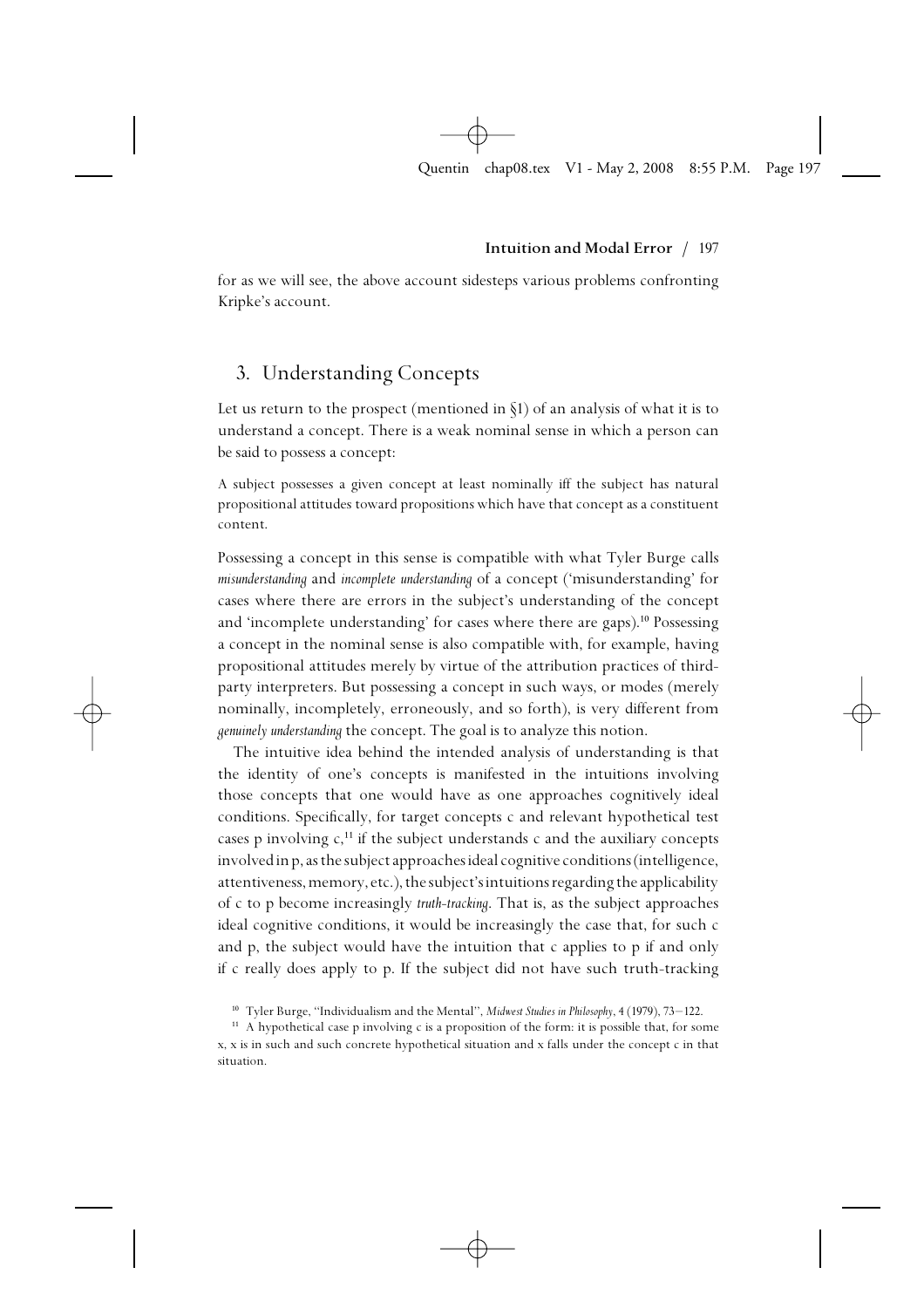# 198 **/ George Bealer**

intuitions, the right thing to say would be that either the subject does not genuinely understand one or more of the concepts involved, or the subject's cognitive conditions are not really those indicated, or some other such (perhaps presently unforeseeable) defeater is present.<sup>12</sup>

On this picture, when a subject's mode of understanding shifts to genuine understanding from, say, an incomplete and incorrect understanding, there is an associated shift in the subject's intuitions—in both *quantity* and *quality*. The quantity grows because one's understanding is no longer incomplete, that is, the gaps in one's understanding responsible for the ''don't knows'' are filled. The quality improves because one's understanding is no longer erroneous, that is, errors in one's understanding are corrected.

Intuition thus bears a qualified modal tie to the truth. The indicated tie does not have a supernatural source; rather, it is simply a consequence of what it is to understand the concepts involved in one's intuitions. Genuine understanding of one's concepts consists in possessing them in a mode such that at the end of a certain idealized intuition-driven process (conducted in ideal cognitive conditions and during which the chosen test propositions are all genuinely understood) converges on relevant necessary truths in a certain fashion. The analysis of understanding one's concepts thus implies that (and, hence, explains why) there should be such a tie to the truth at the end of a priori theorizing.

A common criticism of using the analysis of understanding to explain intuition's tie to the truth is that it amounts to invoking a ''dormitive virtue,'' which is either unacceptably mysterious or viciously circular.<sup>13</sup> The objection fails, however, for in the present context the explanandum is a modal fact—i.e., intuition's qualified*necessary*tie to the truth. And necessities call for a very different sort of explanation from that called for by contingencies. In the explanation of necessities, it is wholly appropriate to articulate essences, and it is of the essence of the understanding of concepts that intuitions involving those concepts be correct (given ideal cognitive conditions, notably intelligence). This is compatible with its being of the essence of intelligence to have the complementary property. In fact, this complementarity is paradigmatic of functionally

 $12$  I should emphasize that this is only a rough sketch of the final analysis; it omits crucial details and the supporting justification. For a detailed discussion and defense, see ''A Theory of the A Priori''.

<sup>&</sup>lt;sup>13</sup> See, e.g., Paul Boghossian, "Knowledge of Logic", in Paul Boghossian and Christopher Peacocke, *New Essays on the A Priori* (Oxford: Clarendon Press), 229–54.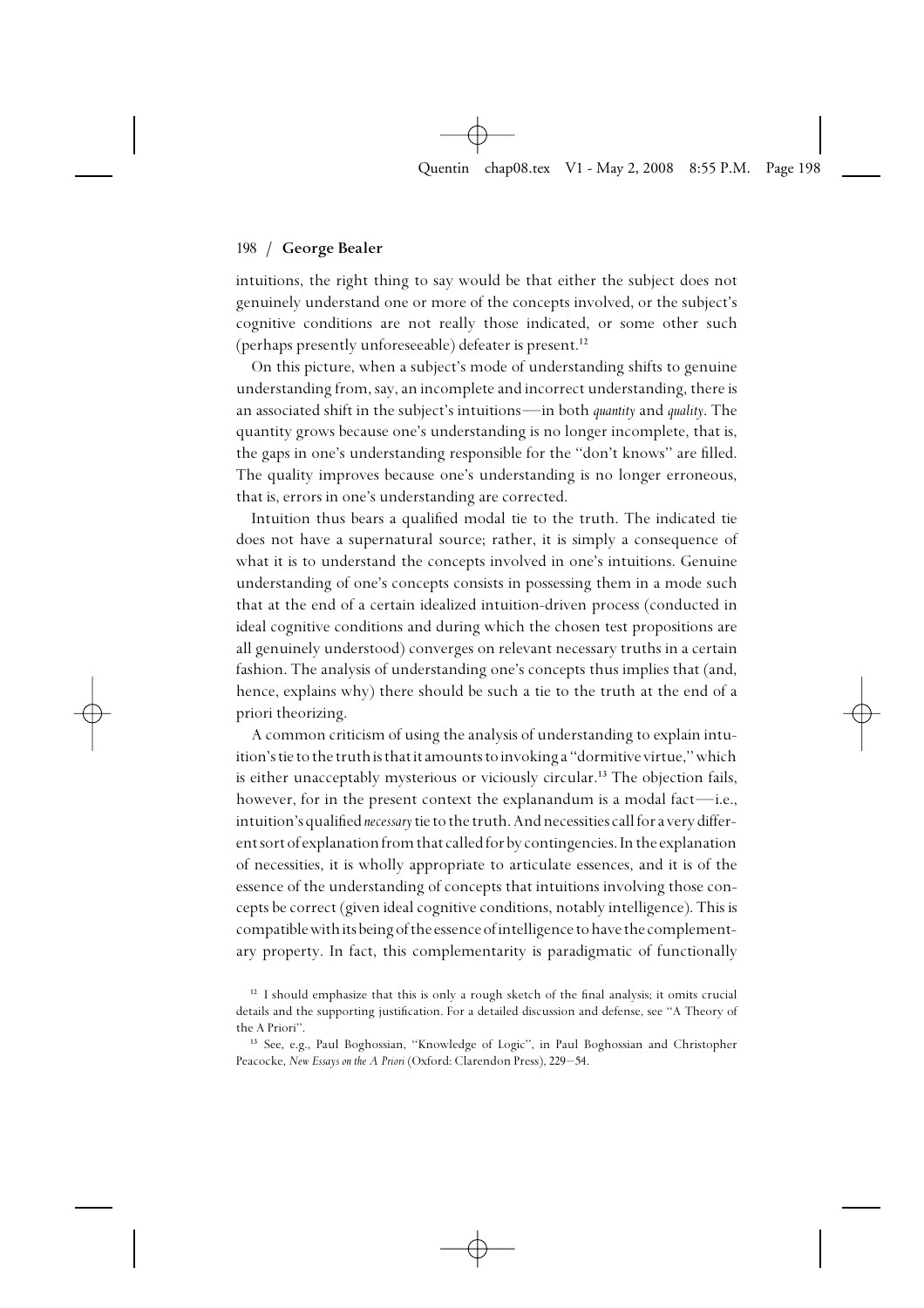definable families of basic properties. Thus, if the contemplated criticism should work against the proposed explanation of intuition's tie to the truth, it should by parity work against these other functional definitions (and implicitturned-direct definitions and perhaps impredicative definitions generally). But plainly this is not so. Evidently, then, it is safe to make use of the analysis of understanding in order to explain intuition's qualified modal tie to the truth.

# 4. Modal Error

I have emphasized that intuition is fallible—but not so fallible as to undermine it as a source of evidence. To assure ourselves that this is so, it is appropriate to inventory the sorts of error to which modal intuition succumbs and to explain what is going wrong. This, in turn, would help us to identify what conditions need to be optimized in order to eliminate, or least confine, modal intuitional errors.

Many modal intuitional errors have the same etiology as nonmodal intuitional errors. Consider, for example, the following five sources:

*Cognitive deficiency.* Some errors have their origin in cognitive deficiencies (intelligence, attentiveness, etc.). For example, such deficiencies explain why many people initially have the erroneous modal intuition regarding the Barber Paradox (i.e., that it is possible for someone to shave all and only those who do not shave themselves).

*Conflation.* Some errors are born from a failure to take note of various conceptual or logical distinctions. We see this, for example, in Galileo's paradox of infinity (which is based on the common intuition that there cannot be as many odd numbers as there are natural numbers); here two concepts of equinumerosity are conflated, namely, the concept of one-to-one correspondence and the concept of proper inclusion.

*Misunderstanding.* Some errors have to do with out-and-out misunderstanding of one's concepts—as, for example, in the case of the positive intuition Burge's arthritis man would have if asked whether it is possible to have arthritis in the thigh.

*Underdescription and context-sensitivity.* Some errors arise from underdescription of the case under consideration or from inattention to relevant contextual factors (including Gricean pragmatic factors and context-dependent norms involved in the specification of the case).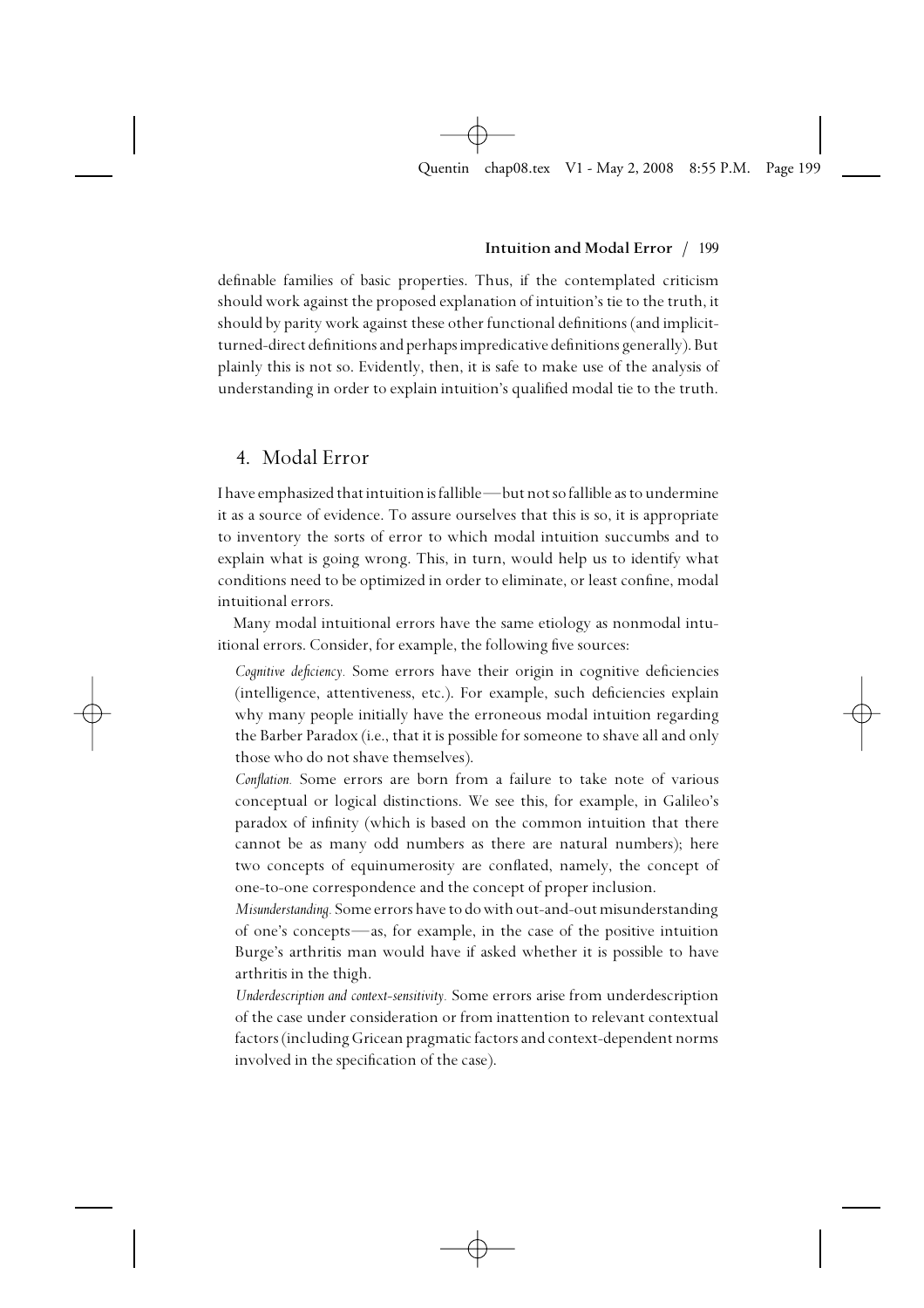# 200 **/ George Bealer**

*Theoreticality.*As discussed in §2, theoretical intuitions (as opposed to concretecase intuitions) are typically more vulnerable to error, much as theory-laden observations are.

In what follows, I want to focus on two particularly thorny sources of modal intuitional error: the first has to do with the failure to distinguish between metaphysical possibility and various kinds of epistemic possibility; the second, with the *local* misunderstanding of one's concepts (as opposed to out-and-out misunderstanding, as in Burge's original arthritis case). Untangling these two types of modal error plays a pivotal role in the defense of scientific essentialism (hereafter SE)—for example, in the defense of the thesis that water, gold, and so forth are natural kinds having microscopic (or otherwise hidden) a posteriori essences. Our discussion of the first source of modal error (§§5–6) is wholly concerned with people, like Kripke himself, who have pro-SE modal intuitions but who also report having apparently anti-SE modal intuitions. Our discussion of the second source of modal error (§7) is instead concerned with people who have anti-SE intuitions but who simply lack pro-SE intuitions.

# 5. Modal Error and Rephrasal Strategies

All successful arguments for SE rely on intuitions, for example, intuitions concerning Aristotle and the teacher of Alexander, water and the water-like stuff on twin earth, and so forth. Indeed, careful reflection on the structure of such arguments (discussed in §6.2 below) reveals that without the evidential support of intuitions SE would be unjustified.<sup>14</sup> But there is a prima facie problem with the reliance on intuition, for Kripke and those who share his pro-SE intuitions also have a host of apparently anti-SE intuitions, for example, the intuition that it could have turned out that some samples of water contained no hydrogen. Kripke, of course, was well-aware that he needed to deal with this problem in order for his defense of SE to succeed. He did so by developing an account of such apparent errors in modal intuition.

<sup>&</sup>lt;sup>14</sup> To be sure, certain contemporary advocates of SE might wish to abandon the intuitional defense of SE altogether. But this results in an essentially unstable position: absent intuition, radical empiricist Quineanism about modality, not scientific essentialism, is the result. (This difficulty will play a role in §8.) In the present context, we will only be concerned with philosophers who do not wish to abandon intuition-driven philosophical method.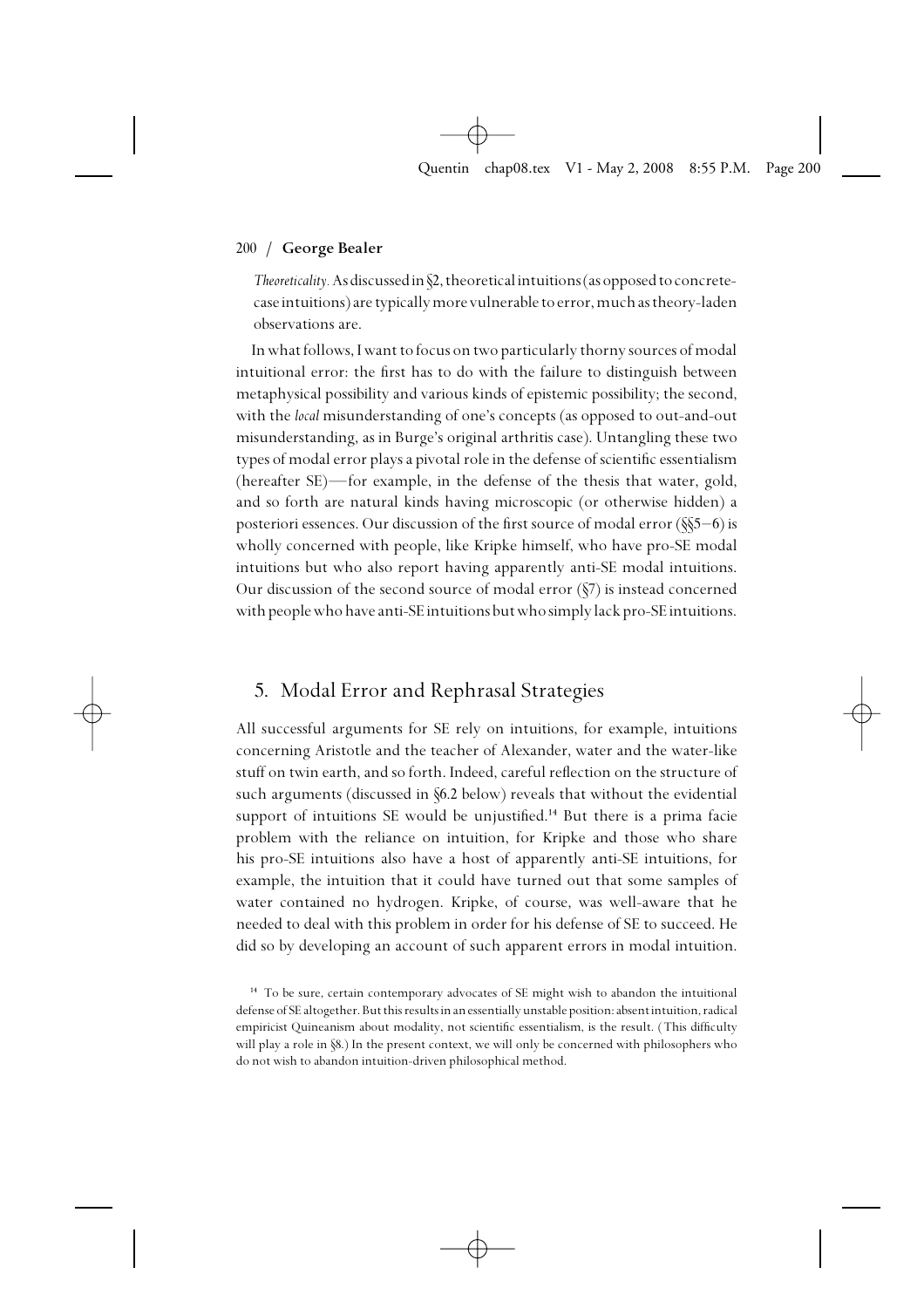Our discussion of such modal errors will proceed by presenting, and then assessing, Kripke's account.

So what are Kripke and those who share his pro-SE intuitions to make of the apparent conflict? Bear in mind that this group includes not just proponents of SE but also critics. Proponents of SE have two responses.

First, they could simply declare that anti-SE intuitions are mistaken whereas their own pro-SE intuitions are correct. But critics of SE could simply meet this response by claiming that things are the other way around. The result would be a stalemate.

The second response is, of course, to try to resolve the apparent conflict. The leading general strategy for doing this follows Kripke in deeming the widespread conflict among our intuitions to be only an appearance. All, or most, of our intuitions are correct. (Indeed, Kripke tells us, ''I think [intuition] is very heavy evidence in favor of anything, myself. I really don't know, in a way, what more conclusive evidence one can have about anything, ultimately speaking."<sup>15</sup> Kripke also seems to believe that our intuitions must be on the whole correct if scientific essentialism is to be based on adequate evidence.) Despite their correctness, however, many are *misreported*. When we rephrase our (apparently) anti-SE intuitions to make them consistent with our pro-SE intuitions, we succeed. But, of course, this is not enough. Two further requirements (not discussed by Kripke) must be met. First, when opponents of SE try to rephrase the pro-SE intuitions to make them consistent with the apparently anti-SE intuitions, they fail, thus provisionally breaking the impending stalemate in favor of SE (see below for an illustration). Second, it must be the case that there is not some further, equally plausible, rephrasal strategy that is asymmetric in this way, but this time favoring anti-SE rather than pro-SE. For, if there were such a rephrasal strategy, the impending stalemate would be restored.

Kripke and his followers have used two rather different rephrasal strategies. The first turns on an alleged equivocation involving a confusion about features of our epistemic situation. According to this strategy, when we report our pro-SE intuitions (e.g., twin-earth intuitions), what we say is strictly and literally true; but when we report our apparently anti-SE intuitions, we confuse ordinary possibility with the possibility of a certain kind of epistemic situation. For example, when we say 'It could have turned out that some

<sup>15</sup> Naming and Necessity, 42.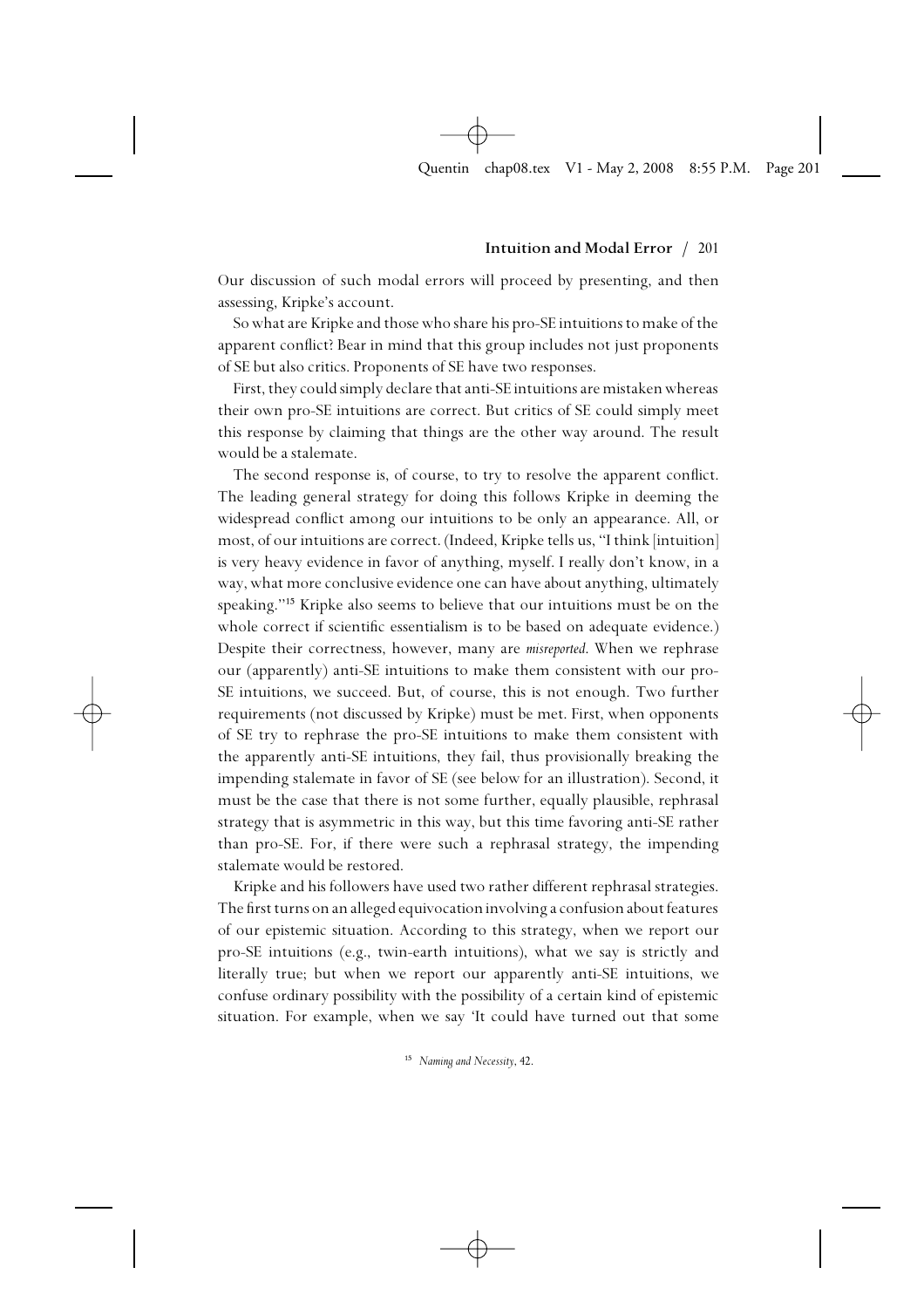# 202 **/ George Bealer**

samples of water contained no  $H_2O'$ , what we say is strictly and literally false. The intuition is true but incorrectly reported. Kripke develops this idea in connection with the Hesperus/Phosphorus example:

Now this seems very strange because in advance, we are inclined to say, the answer to the question whether Hesperus is Phosphorus might have turned out either way. And so it's true that given the evidence that someone has antecedent to his empirical investigation, he can be placed in a sense in exactly the same situation, that is a qualitatively identical epistemic situation [to ours], and call two heavenly bodies 'Hesperus' and 'Phosphorus', without their being identical. So in that sense we can say that it might have turned out either way.<sup>16</sup>

Generalizing from these examples, we arrive at the following schema. The true thing incorrectly reported by 'It could have turned out that A' is correctly reported by the following sentence: It is possible that a population of speakers in an epistemic situation qualitatively identical to ours would make a true statement by asserting 'A' with normal literal intent. Consider the true intuition that we incorrectly report with 'It could have turned out that there were samples of water containing no  $H_2O'$ . The rephrasal comes out true because in the envisaged population of speakers 'water' might not name water but rather XYZ (or 'H' might not name hydrogen but perhaps X instead). When rephrased thus, the original apparently anti-SE intuition is plainly consistent with the thesis that, necessarily, water  $= H_2O$ .

Kripke's second rephrasal strategy is this.<sup>17</sup> Suppose that 'R<sub>1</sub>' and 'R<sub>2</sub>' are co-designating rigid designators whose designatum was fixed by the nonrigid (i.e., contingent) designators ' $D_1$ ' and ' $D_2$ ', respectively. When we report an apparently anti-SE intuition with 'It could have turned out that  $R_1 \neq R_2$ ', our intuition is correct but misreported. It is correctly reported with 'It is possible that  $D_1 \neq D_2$ . On its standard narrow-scope reading, the latter sentence is consistent with the SE thesis that, necessarily,  $R_1 = R_2$ . For 'D<sub>1</sub>' and 'D<sub>2</sub>' are only contingently co-designating. For example, on this proposal 'It could have turned out that water  $\neq$  H<sub>2</sub>O' might be rephrased as: 'It is possible that the clear thirst-quenching stuff  $\neq$  the such-and-such chemical compound'. The latter is consistent with the thesis that, necessarily, water  $=$  H<sub>2</sub>O, for there is

<sup>&</sup>lt;sup>16</sup> Naming and Necessity, 103-4.

<sup>&</sup>lt;sup>17</sup> It is the second rephrasal strategy, not the first, that plays a pivotal role in Kripke's argument (in *Naming and Necessity*) against the identity theory in philosophy of mind. This argument is critically assessed in George Bealer, ''Mental Properties'', *Journal of Philosophy*, 91 (1994), 185–208.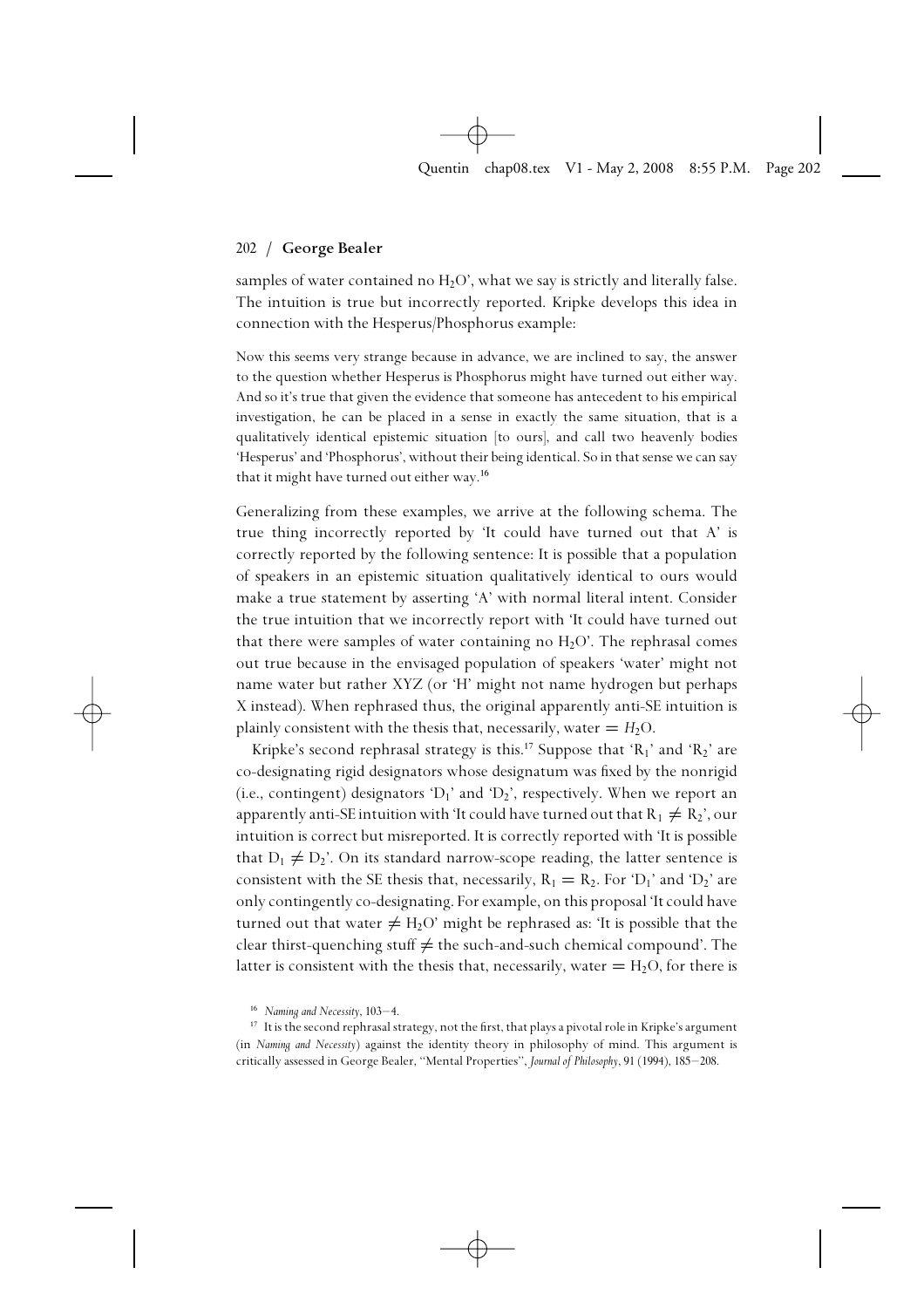a possible situation in which there is a unique clear thirst-quenching stuff that is not a such-and-such chemical compound.

Both rephrasal strategies are flawed. First, let us consider two problems with the second rephrasal strategy. (I will criticize the first strategy in §6.1.)

(1) It is based on the thesis that, when we report an intuition with 'It could have turned out that  $R_1 \neq R_2$ ', often the true thing we have in mind is strictly and literally reported with 'Possibly,  $D_1 \neq D_2$ ', where 'R<sub>1</sub>' and 'R<sub>2</sub>' are names and ' $D_1$ ' and ' $D_2$ ' are descriptions. But Kripke, of all people, should not be proposing that, when we make use of a proper-name sentence in ordinary conversation (even if the sentence happens to be of the form 'It could have turned out that  $R_1 \neq R_2$ '), we have in mind something *descriptive*. After all, the situation is *phenomenologically and behaviorally indistinguishable* from situations in which we have in mind something *nondescriptive* (as, for example, when Kripke asserts his well-known thesis 'If Hesperus  $=$  Phosphorus, then it is not possible that Hesperus  $\neq$  Phosphorus'). For Kripke to deny this would be *ad hoc* and implausible. Hence, the rephrasal strategy itself is implausible.

(2) It can be shown that this rephrasal strategy does not even accomplish the goal of breaking the impending stalemate between our apparently conflicting pro- and anti-SE intuitions. Specifically, this rephrasal strategy lacks the requisite asymmetry property (described above). For one can wield it so as to sustain the original force of prima facie anti-SE intuitions and to deflate the original force of the pro-SE intuition reports, thereby rendering our prima facie pro-SE intuitions consistent with the rejection of SE. The following recipe provides one way of doing this. Adopt the traditional description theory of names. Hold that names occurring in reports of anti-SE intuitions*are* being used strictly and literally and that they express*nonrigid* descriptive content. Hold that names occurring in reports of pro-SE intuitions are *not* being used strictly and literally and that they are being used to express *rigid* descriptive content. (E.g., this rigidity could be the result of implicitly understood actuality-operators.) The rephrasal strategy can thus be used to affirm anti-SE just as effectively as it can be used to affirm pro-SE. Hence, the impending stalemate is not broken.

One advantage of the first rephrasal is that, unlike the second, it does have the requisite asymmetry. Because our anti-scientific-essentialists are Lockean internalists, they are committed to holding that the meaning of 'water' and other relevant expressions cannot differ across populations of speakers in qualitatively identical epistemic situations. Accordingly, they must hold that their rephrasal of the pro-SE intuition report *entails* the pro-SE report itself.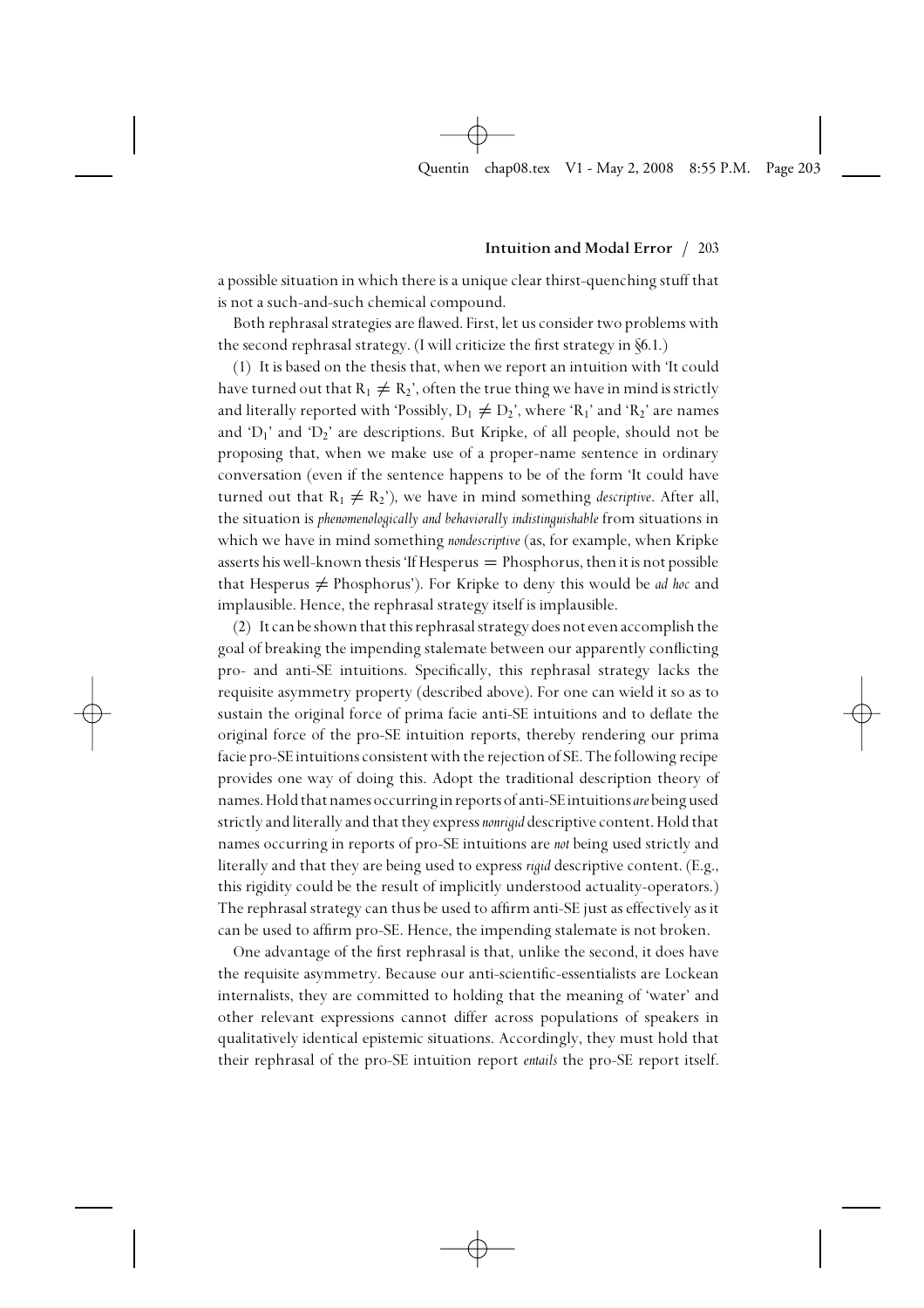# 204 **/ George Bealer**

(Consider the apparently pro-SE intuition reported with 'Possibly, there is a twin earth such that *...* the clear thirst-quenching samples are not samples of water'. When the first rephrasal strategy is applied, such anti-scientificessentialists must hold that this intuition is true but incorrectly reported; it is correctly reported with 'It is possible for there to be a population of speakers in an epistemic situation qualitatively identical to ours who would make a true statement by asserting ''There is a twin earth such that *...* the clear thirst-quenching samples are not samples of water'' with normal literal intent'. But, given their Lockean internalism, these anti-scientific-essentialists must hold that such a population of speakers would mean what we mean with 'The clear thirst-quenching samples are not samples of water'. If so, this rephrasal entails that it is metaphysically possible that there be a twin earth such that  $\dots$  the clear thirst-quenching samples are not samples of water.<sup>18</sup> Consequently, our anti-scientific-essentialists are committed to holding that the rephrasal has the same pro-SE force as the original report.) By contrast, scientific essentialists are not traditional internalists, so they are free to hold that the meaning of 'water' and other relevant expressions can differ across populations of speakers in qualitatively identical epistemic situations. So when the original intuition seems to have an anti-SE force, they are free to hold that that force is deflated upon rephrasal. The impending stalemate is thus broken in their favor.

No known competing rephrasal strategies have the requisite asymmetry.<sup>19</sup> I have space to show why for just one of these strategies, though the other cases are very similar. This strategy, which is advocated by Thomas Nagel, Michael Levin, and Crispin Wright, involves the idea of imaginative projection, as I will call it.<sup>20</sup> The idea is that when we assert 'It could have turned out that

<sup>18</sup> After all, the rephrasal is equivalent to 'It is possible for there to be a population of speakers in an epistemic situation qualitatively identical to ours in whose language there is a *true* sentence synonymous to the English sentence ''There is a twin earth such that *...* the clear thirst-quenching samples are not samples of water'' ', and this sentence plainly entails the original report 'There is a twin earth such that *...* the clear thirst-quenching samples are not samples of water'.

<sup>19</sup> Chalmers's approach would have the requisite asymmetry but, as we saw (in note 9), is unsatisfactory on other grounds.

²⁰ Thomas Nagel (''What Is It Like to be a Bat?'', *Philosophical Review*, 83 (1974), 435–50). Michael Levin (''Tortuous Dualism'', *Journal of Philosophy*, 92 (1995), 314–23). Crispin Wright, (''The Conceivability of Naturalism'', in Szabo Gendler and Hawthorne (eds.), *Conceivability and Possibility*, 437–8). Christopher Hill critically assesses the imaginative projection strategy in ''Imaginability, Conceivability, Possibility and the Mind-Body Problem'' (*Philosophical Studies*, 87 (1997), 65–72).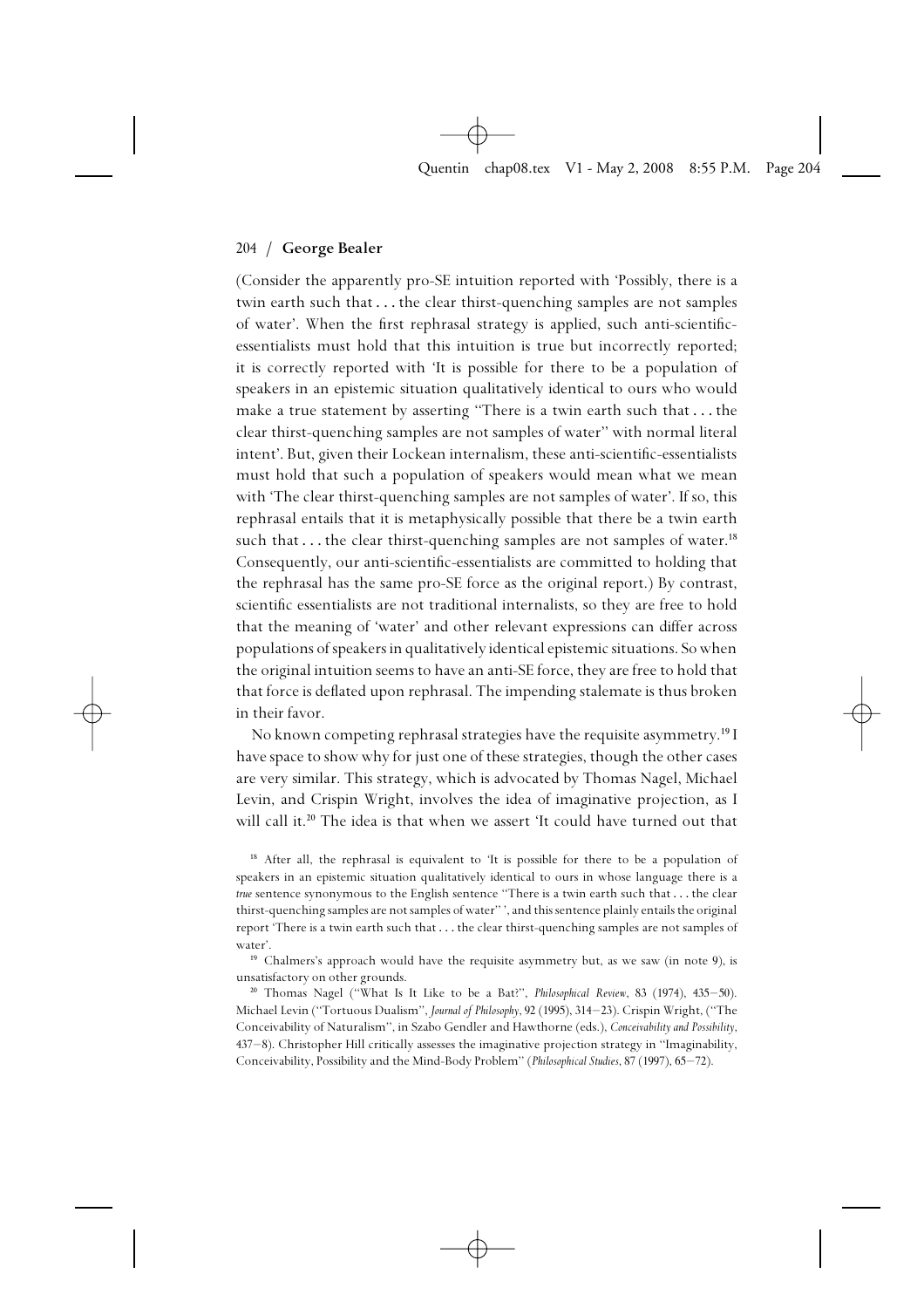water  $\neq$  H<sub>2</sub>O', the true thing we have in mind is: it is possible to imagine what it would be like to uncover evidence that would show that water  $\neq H_20$ . But this rephrasal strategy fails because it lacks the requisite asymmetry. Specifically, opponents of SE can use it to deflate their prima facie pro-SE intuitions just as effectively as advocates of SE can use it to deflate their prima facie anti-SE intuitions. Consider, for example, the pro-SE twin-earth intuition reported by 'It could have turned out that there is a twin earth macroscopically like earth but where the water-like samples would not be water'. By applying the present rephrasal strategy, opponents of SE would arrive at the following: it is possible to imagine what it would be like to acquire evidence showing that a certain macroscopic duplicate of water (e.g., XYZ) is not water. (For example, I can imagine what it would be like for such evidence to emerge in the course of a partly scientific and partly philosophical investigation.) Since the imaginability of such a scenario does not entail that it is metaphysically possible for there to be a macroscopic duplicate of water that is not water, this rephrasal deflates the original pro-SE intuition. So stalemate would ensue. Ironically, this rephrasal strategy turns out to be as much a threat to SE as it is an aid.<sup>21</sup> (The resulting dialectical situation thus resembles that which confronts advocates of skeptical accounts of modal error, to be discussed in §8.)

# 6. Modal Error and Epistemic Possibility

# **6.1 No Conflict**

I used to think that the upshot of the discussion in §5 was that Kripke's first rephrasal strategy (and no other) successfully deflates our prima facie anti-SE intuitions and thus reconciles the apparent conflict.<sup>22</sup> But I have come to think that this assessment of the situation is mistaken.

<sup>21</sup> Wright does not introduce this strategy in an effort to defend SE; in the context in which he proposes the strategy, he curiously just assumes the truth of SE and aims to use the strategy to disarm Cartesian-style modal arguments against the identity theory. But given that SE does not apply to a variety of philosophically important topics (e.g., logic, mathematics), as discussed in §6.2, the applicability of SE to any particular subject is not settled in advance. Rather, it must be settled on a case-by-case basis, for SE fails to apply to a great diversity of a posteriori correlations (see note 32 for examples). Therefore, Wright may not base his defense of the a posteriori identity theory on SE without eliciting intuitions showing that SE applies to mental properties. The same dialectical point applies mutatis mutandis to Levin and, evidently, Nagel.

<sup>22</sup> Cf. Bealer, "Mental Properties".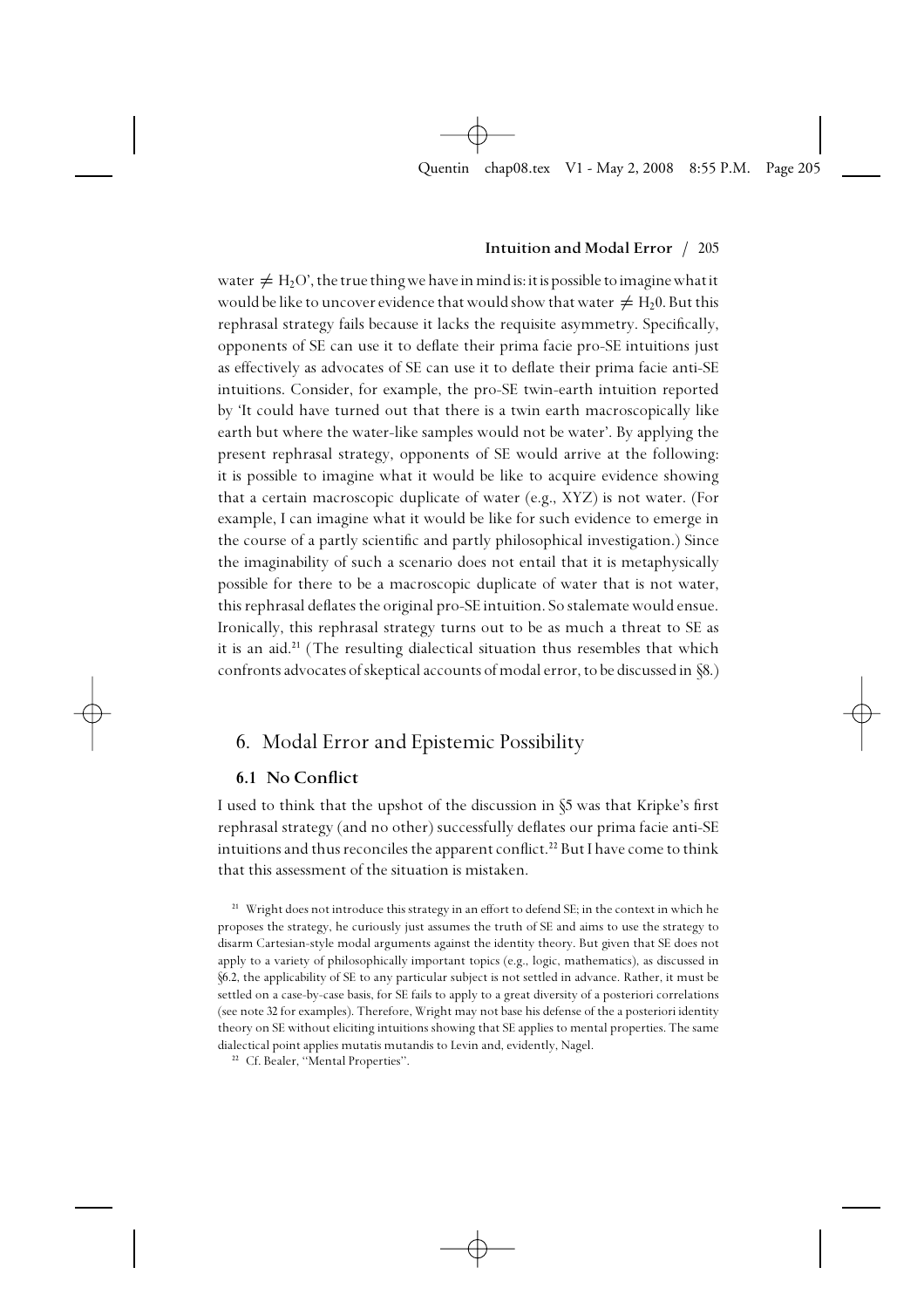# 206 **/ George Bealer**

To repeat, Kripke holds that there is a genuine conflict between his thesis that, say, it is necessary that Hesperus  $=$  Phosphorus and the ordinary assertion that it could have turned out that Hesperus was not Phosphorus.<sup>23</sup> Kripke takes there to be a conflict because he believes that '*[I]t could have turned out that p* entails that p could have been the case'.<sup>24</sup> And he believes that, if conflicts like this cannot be resolved, his argument for SE would be foiled. His resolution is to hold, that all, or most, of our intuitions are correct and that the apparent conflict among our intuitions is only an illusion resulting from the fact that the sort of prima facie anti-SE intuitions we have been discussing are *misreported*. The inaccurate statement 'It could have turned out that p' is accurately stated thus: 'It is possible that a population of speakers in an epistemic situation qualitatively identical to ours would make a true statement by uttering ''p'' with normal literal intent'.

But this sort of metalinguistic rephrasal is untenable because of familiar problems concerning fine-grained intensional content. For example, it runs afoul of the Langford-Church translation test. Church describes this test thus: ''[W]e may bring out more sharply the inadequacy of [an analysis] by translating into another language*...*and observing that the two translated statements would obviously convey different meanings to [a speaker of the other language] (whom we may suppose to have no knowledge of English)."<sup>25</sup>

Likewise, Kripke's rephrasal runs afoul of analogues of the sorts of considerations raised by Tyler Burge and Stephen Schiffer against metalinguistic rephrasals of propositional-attitude reports.<sup>26</sup> For instance, Burge raises several objections (pp. 94–9) to metalinguistic rephrasals of the belief that his arthritis man forms when the doctor tells him, ''You cannot have arthritis in the thigh.'' Here are three examples. First, like Church, Burge objects that the metalinguistic reformulations prevent the relevant beliefs from being shared across language communities (p. 96). Second, upon hearing what the doctor told him, arthritis man forms a belief (naively, the belief that he cannot have arthritis in the thigh) that results in great relief—indeed, a dissipation of his fears (p. 95). But this relief is plainly not produced by a belief about the semantics of English (concerning the reference of the English word 'arthritis'). Third,

<sup>&</sup>lt;sup>23</sup> Kripke, *Naming and Necessity*,  $103-5$ ,  $140-4$ . <sup>24</sup> Ibid.  $141-2$ .

<sup>&</sup>lt;sup>25</sup> Alonzo Church, "On Carnap's Analysis of Statements of Assertion and Belief ", *Analysis*, 10 (1950), 98.

<sup>&</sup>lt;sup>26</sup> Burge, "Individualism & the Mental". Stephen Schiffer, Remnants of Meaning (Cambridge, MA: MIT Press, 1987).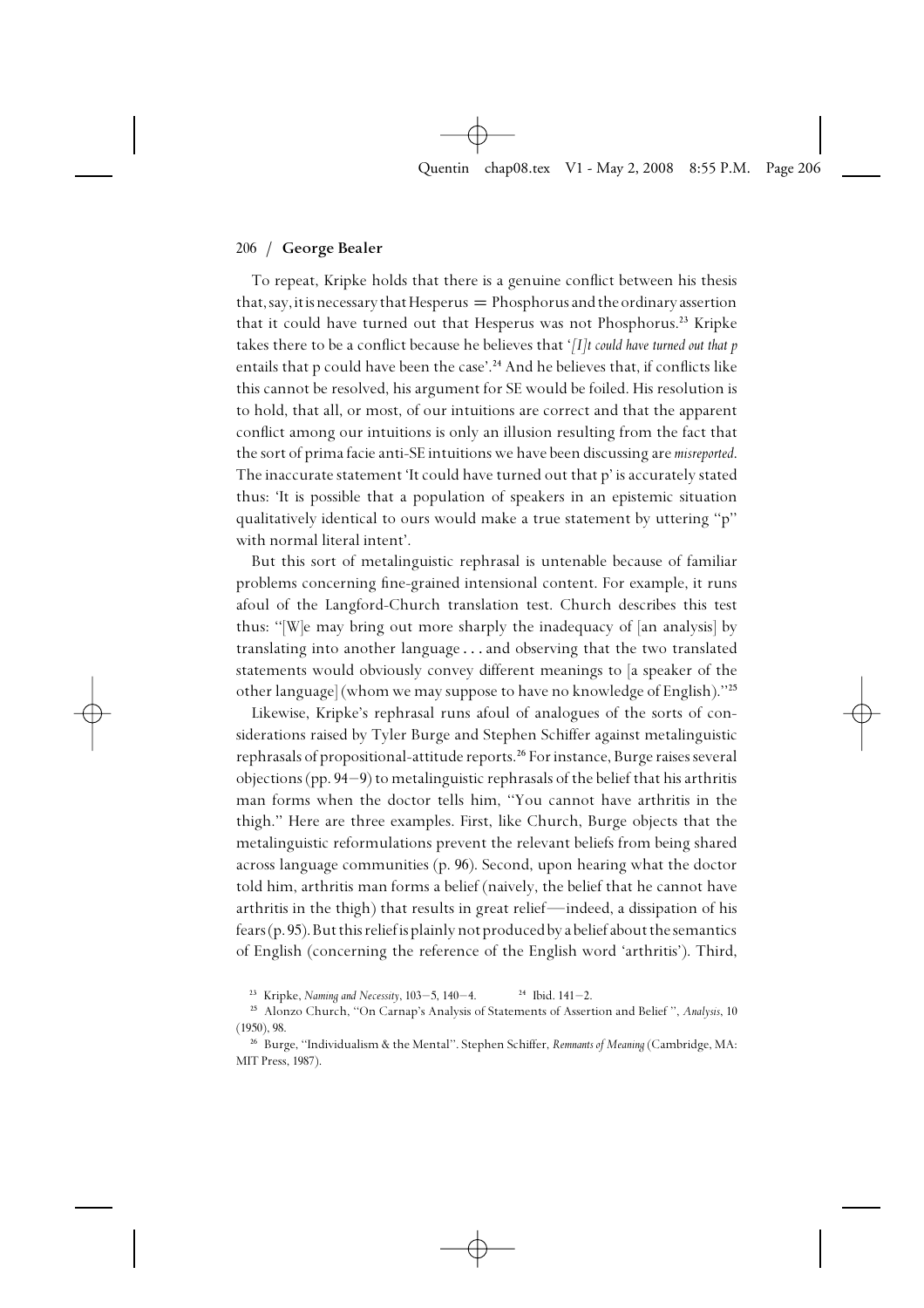and relatedly, when *occurrent* mental events are at issue, arthritis man ''may be brought up short by a metalinguistic formulation of his just-completed ruminations, and may insist that he was not interested in labels'' (p. 97). Schiffer raises additional considerations. For example, he complains that the specialized semantical concepts required for satisfactory metalinguistic paraphrases are simply too sophisticated to enter into the contents of an ordinary person's beliefs (p. 68). These objections clearly generalize to Kripke's metalinguistic rephrasal strategy.

There is, however, an extremely simple alternative assessment of the situation, which now seems to me to be correct. Kripke held that there is no conflict in the intuitions at issue, but there is a conflict in the reports of those intuitions. The alternative response is simply to deny that there is conflict even in the reports. When we say (in the relevant situation) that it could have turned out that Hesperus was not Phosphorus, we are simply not contradicting the SE thesis that it is necessary that Hesperus = Phosphorus. Why? Because we are just employing an established epistemic use of 'could', namely, the 'could'-of-qualitative-evidential-neutrality. As we saw in §2, this use of 'could' simply does not collide with the metaphysical use. End of story. Kripke took there to be a conflict in the *reports* of our prima facie pro- and anti-SE intuitions (insofar as he believed that ''*it could have turned out that p* entails that p could have been the case''). True enough—there is a conflict when the uses of 'could' are the same. That is, 'It could have turned out that Hesperus  $\neq$  Phosphorus' and 'It could not be the case that Hesperus  $\neq$  Phosphorus' are outright contradictory when 'could' is used the same way in both sentences. But in the context of Kripke's discussion his first and second uses of 'could' are simply not the same. So goes the alternative assessment. As soon as we see this, the appearance of conflict between the reports (as well as the intuitions expressed by them) vanishes.<sup>27</sup>

Remember that at this stage of the dialectic we are concerned with those who do in fact have the relevant pro-SE intuitions and who are concerned with what to do about the prima facie conflict between these intuitions and the apparently anti-SE intuitions. A philosopher in this position might hold that my alternative assessment of the apparent conflict is all well and good, but nevertheless wonder how we are to be sure whether we have

<sup>&</sup>lt;sup>27</sup> Thus, just as in the case of Galileo's Paradox, Kripke's present puzzle arises from failing to notice a relevant distinction: as soon as we see it, we see that there was never a contradiction.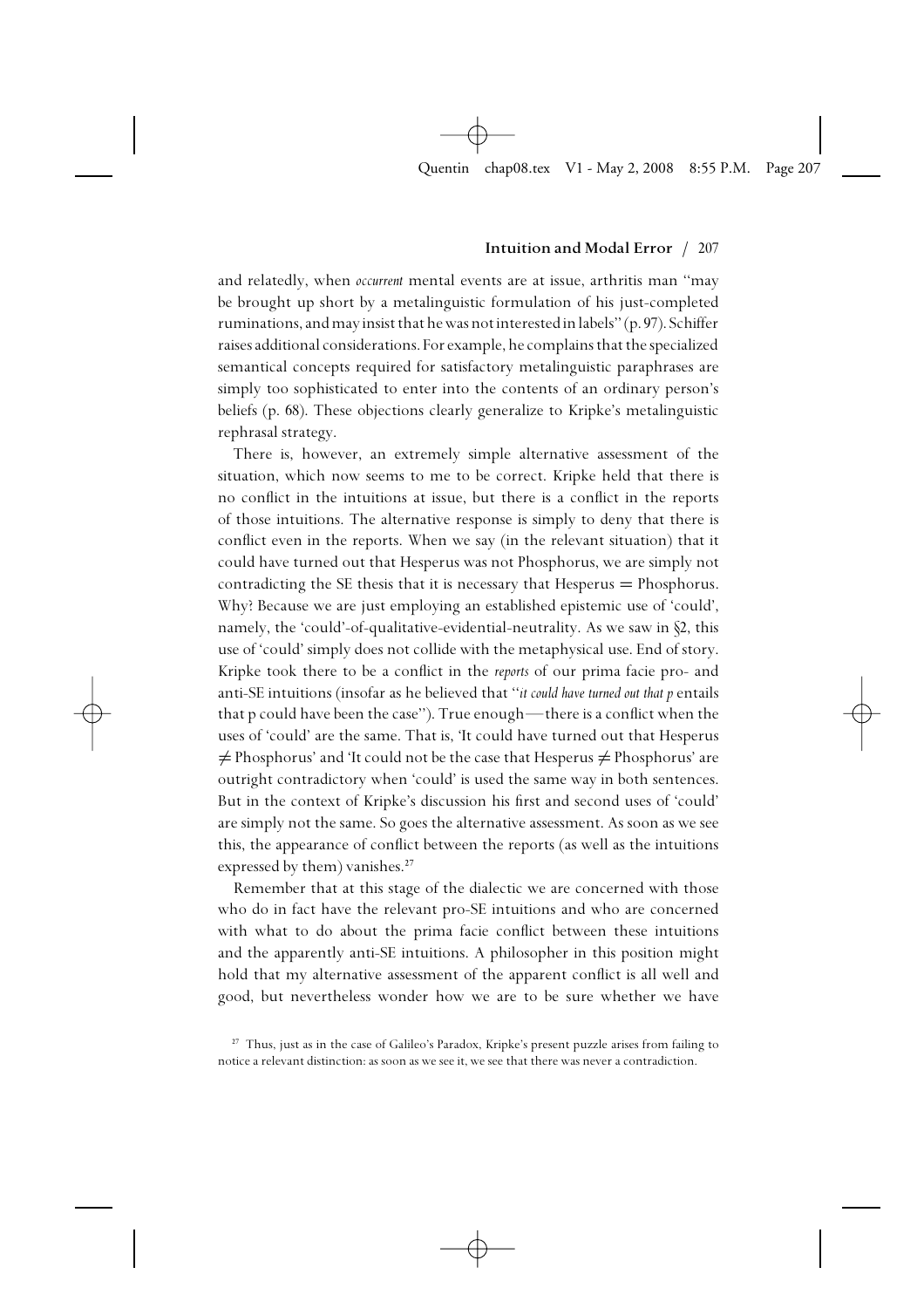# 208 **/ George Bealer**

an intuition of a metaphysical possibility or an epistemic possibility, say, qualitative epistemic neutrality. In ''Modal Epistemology and the Rationalist Renaissance,'' I proposed a test for exactly this purpose.

Suppose you are considering the modal status of one of the classic hypothetical-case propositions p (e.g., that Aristotle was not the teacher of Alexander, that Phosphorus is not visible in the morning, that there is water on twin earth). Typically, for the philosophical purpose at hand, you may bypass the question of whether p is metaphysically possible and consider instead whether p is a contingent proposition. Therefore, one may without loss recast our question in that idiom. And since a survey of cases shows that 'contingent'—unlike 'possible', 'could', and so forth—does not have an epistemic reading, one need no longer worry about the possibility of equivocation. Consequently, concerning the twin-earth case, philosophers who share Kripke's apparently pro-SE intuitions may shift their attention to the intuition that the twin-earth proposition is a contingent proposition—that is, the intuition that it is contingent whether there is a twin earth macroscopically, but not microscopically, like earth where there is a water-like stuff which is not genuine water.<sup>28</sup> But they may not do this for the epistemic possibility that water could have turned out not to be  $H_20$ . The sort of philosopher that we are presently concerned with simply lacks the intuition that the proposition that water is not  $H_2O$  is a contingent proposition.

Thus we find that our first potential source of modal error—the alleged confusion of epistemic and metaphysical possibility—is relatively easy to untangle. In fact, in its most famous instances, it was not a source of error at all. The only error in those instances was in thinking that any of the relevant modal intuitions (either the apparently anti-SE or the pro-SE intuition) must have been erroneous in the first place.

# **6.2 Semantic Stability**

For a certain important class of propositions, apparently anti-SE intuitions cannot be disarmed in the way just discussed. I have in mind propositions that are *semantically stable*.<sup>29</sup> Very roughly, a proposition p is semantically stable iff

<sup>&</sup>lt;sup>28</sup> Or the intuition that it is contingent whether there is a twin earth macroscopically but not microscopically like earth where there is a water-like stuff and, *if* all actual samples of water are H2O, *then* these twin-earth samples are not genuine water.

<sup>&</sup>lt;sup>29</sup> I first introduced the notion of semantic stability, together with the following account, in ''Mental Properties''.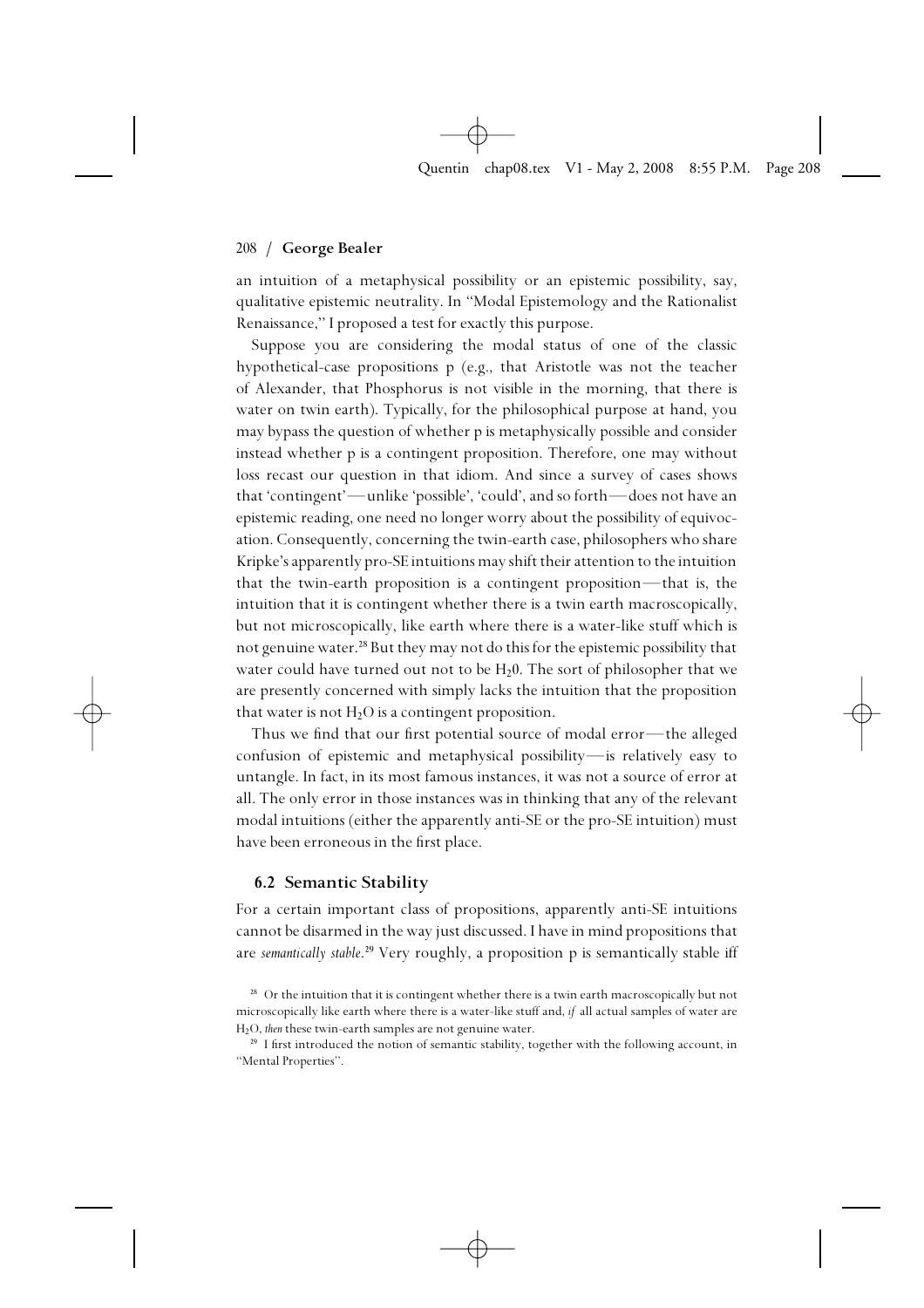no proposition besides p itself can play exactly the same cognitive role for our twin-earth counterparts as p plays for us. More precisely,

For thinkable p, p is semantically stable iff, necessarily, if p plays some cognitive role in the mental life of a community c, then it is necessary that, for any other community c' in qualitatively the same epistemic situation as c, no proposition can play that role other than p itself.

Expressions have (or lack) a corresponding sort of epistemic invariance. $30$ Natural kind terms are paradigmatic semantically unstable terms—'water', 'gold', 'heat', 'beech', 'elm', etc. By contrast, the core vocabulary of the a priori disciplines—logic, mathematics, philosophy—is semantically stable: 'some', 'all', 'and', 'if', 'is identical to', 'is', 'necessarily', 'possibly', 'true', 'valid', '0', '1', '+', '÷', 'property', 'quality', 'quantity', 'relation', 'proposition', 'state of affairs', 'object', 'category', 'conscious', 'sensation', 'pleasure', 'pain', 'emotion', 'think', 'believe', 'desire', 'decide', 'know', 'reason', 'evidence', 'justify', 'understand', 'explain', 'purpose', 'good', 'fair', 'ought'.

A successful argument that SE holds in a particular case (e.g., necessarily, water  $=$  H2O) consists of two steps.<sup>31</sup> First, pro-SE intuitions are elicited supporting the thesis that the proposition at issue is an a posteriori necessity: in all known cases, these intuitions either are or can be reworked into twin-earth style intuitions. Second, one shows that prima facie anti-SE intuitions (e.g., the intuition that it could have turned out either way whether water  $=$  H2O) can be disarmed but that, when anti-scientific-essentialists attempt to do the same for prima facie pro-SE intuitions (i.e., the intuitions elicited in step one), they fail. Note, however, that, although this two-stage defense of SE succeeds for natural-kind identities like 'Water = H2O', *both* steps fail in the case of semantically stable terms.

Let t be a semantically stable term. In connection with the first step, consider the t-analogue of the twin-earth argument for 'water'. We are to contemplate the possibility of another planet (or world) macroscopically like earth (the

<sup>31</sup> Here and elsewhere I will suppress existence conditions when they are not pertinent.

<sup>&</sup>lt;sup>30</sup> Although, for ease of expression, I will take the liberty to pass back and forth between the metalinguistic notion and the objectival notion, the objectival notion is basic and the metalinguistic notion is a derived notion defined in terms of it. Identifying the objectival notion as basic allows the stable/unstable distinction to be uniformly and economically extended to all categories of entity. In addition, it allows us to consider situations in which there are conscious beings but no natural languages. And it requires no caveat about ambiguity; after all propositions, concepts, properties, and so forth are not ambiguous.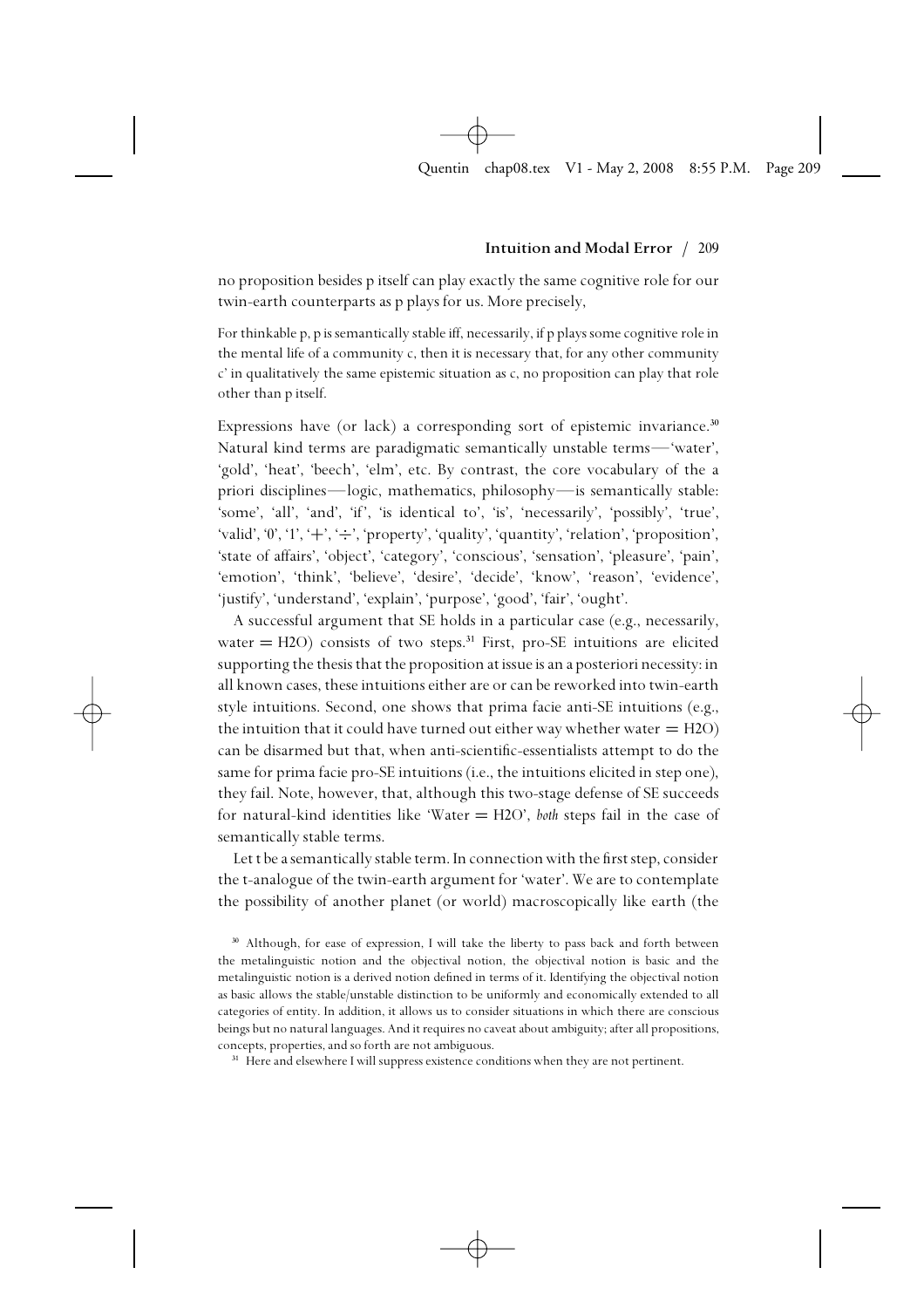# 210 **/ George Bealer**

actual world) but microscopically different. We are to consider the items*here*to which t applies, and we are then to ask whether, intuitively, t would fail to apply to the corresponding items *there* (which, by hypothesis, are microscopically different). The question is outlandish if t is a core term from logic, mathematics, or metaphysics (see the examples given above). Take, for instance, 'property'. There are properties here; could there fail to be properties there?!

The same thing holds if t is a core term concept from epistemology, philosophy of mind, ethics, and so forth. Consider, for example, the concept of thinking. First, we are to suppose that on earth all and only thinking beings have a certain microstructure say, ''T-fibers'' (which are composed ultimately of hydrogen, oxygen, carbon, etc.). Consider a twin earth on which our Doppelgängers display "thinking"-behavior exactly like ours. It turns out, however, that, whereas our thinking—and our associated ''thinking'' behavior—co-occurs with firing T-fibers, the ''thinking''-behavior of our Doppelgängers co-occurs instead with firing  $T_{te}$ -fibers (composed ultimately of X, Y, Z, etc.). Would we say that these creatures are thinking? To be sure, we would not be*certain* that they are; macroscopic behavioral criteria never entail that a mental predicate applies. Nevertheless, *it would not be counterintuitive to say that they are thinking*. Note the contrast with water. It would be counterintuitive to say that samples of XYZ on twin earth are genuine samples of water. This intuition is the essential first step of the SE argument concerning 'water'. The analogous intuition concerning 'thinking' is simply *missing*! Accordingly, the essential first step of the argument that SE applies to 'thinking' cannot even get off the ground. The general thesis is that this essential first step in the argument for SE fails for semantically stable terms.<sup>32</sup>

<sup>32</sup> Someone might think that even though this essential step in the argument for SE fails, considerations of simplicity create a presumption in favor of SE. But this is not so.. Even if in the actual world the atmosphere of every planet were chemically just like earth's, we would not say that in a nonactual world a twin-earth would have no atmosphere if it were enveloped by *pure* oxygen. It would be preposterous to hold that simplicity creates a presumption in favor of restricting the term 'atmosphere' to the familiar mixture of gases on earth. Since there is no presumption in favor of SE for this and a large, remarkably diverse family of other, prima facie functional terms (e.g., soil, shelter, fuel, drink, and so forth), uniformity supports the conclusion that there is no presumption in favor of SE in the case of other prima facie functional terms like 'thinking'—unless some reason independent of simplicity (e.g., genuine evidence or outright argument) can be given for taking 'thinking' to be different. For a detailed discussion (and additional examples), see Bealer ''Philosophical Limits of Scientific Essentialism''.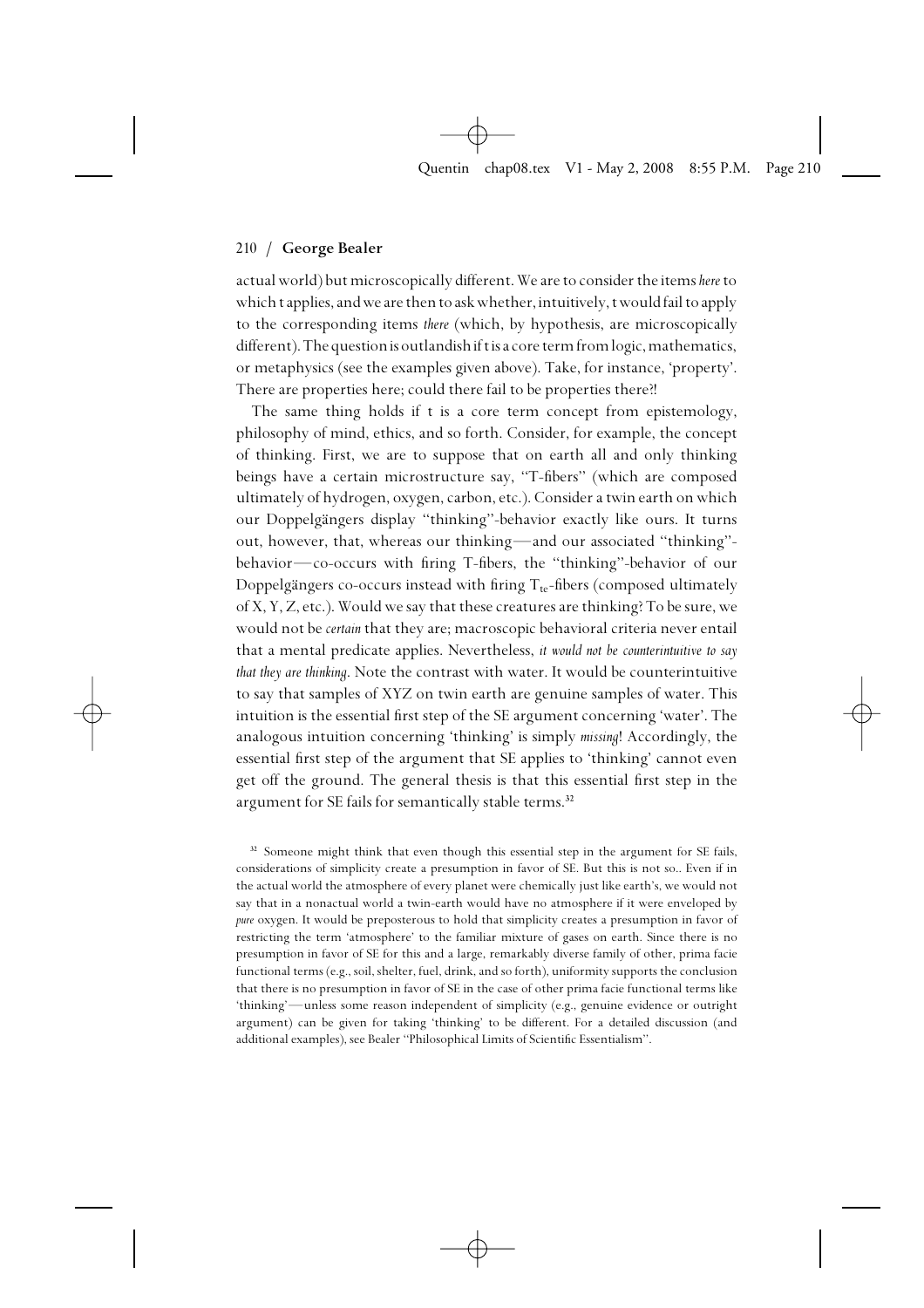Now for the second step in the SE argument. When we try to disarm the prima facie anti-SE intuitions concerning semantically unstable propositions (e.g., that it could have turned out that water  $\neq$  H2O) as we did in §6.1, we succeed. But in the case of analogous prima facie anti-SE intuitions concerning semantically stable propositions, this strategy always fails.

Though this may be seen on a case by case basis, it is also a consequence of the following general principle:

For semantically stable propositions p, if it could (epistemically) have turned out that p, it is metaphysically possible that p.

In slogan form, for semantically stable propositions p: epistemic possibility entails metaphysical possibility. (In symbols,  $\diamondsuit_{q-e-n}p \to \diamondsuit p$ .) This principle follows directly from (i) the definition of semantic stability and (ii) the truth conditions (given in  $\S2.3$ ; see also  $\S5-6.1$ ) for the epistemic use of 'it could have turned out' needed for the defense of SE.<sup>33</sup>

Thus, when it comes to semantically stable propositions, our epistemicpossibility intuitions are a good guide to metaphysical possibility. So, if you are in doubt about the reliability of metaphysical-possibility intuitions but not the associated epistemic-possibility intuitions, the latter may without loss play the role formerly played by the former. The chance that we might be mistaking intuitions of epistemic possibility for intuitions of metaphysical possibility poses no threat: even if we are, no error would result since intuitions of the epistemic possibility entail the corresponding metaphysical possibility for semantically stable propositions.<sup>34</sup>

Clearly, then, the standard routine for disarming prima facie anti-SE intuitions fails in the case of our semantically stable prima facie anti-SE

<sup>&</sup>lt;sup>33</sup> This principle is the basis for the argument against the identity theory I give in "Mental Properties''. Some people mistakenly believe that Kripke articulates this principle and indeed that his argument against the identity theory in *Naming and Necessity* is based on it; but examination of the text shows that this is plainly not so. See note 17 above.

<sup>&</sup>lt;sup>34</sup> All the same points hold for "mixed" intuitions of the sort discussed above. All we need to do is replace the semantically unstable component with a necessary condition of this semantically unstable element that is semantically stable. As long as the substitute semantically stable concept is sufficiently specific, we will have the intuition that the new proposition is epistemically possible if we had the intuition that the original proposition was. And, again, the epistemic possibility would entail the metaphysical possibility.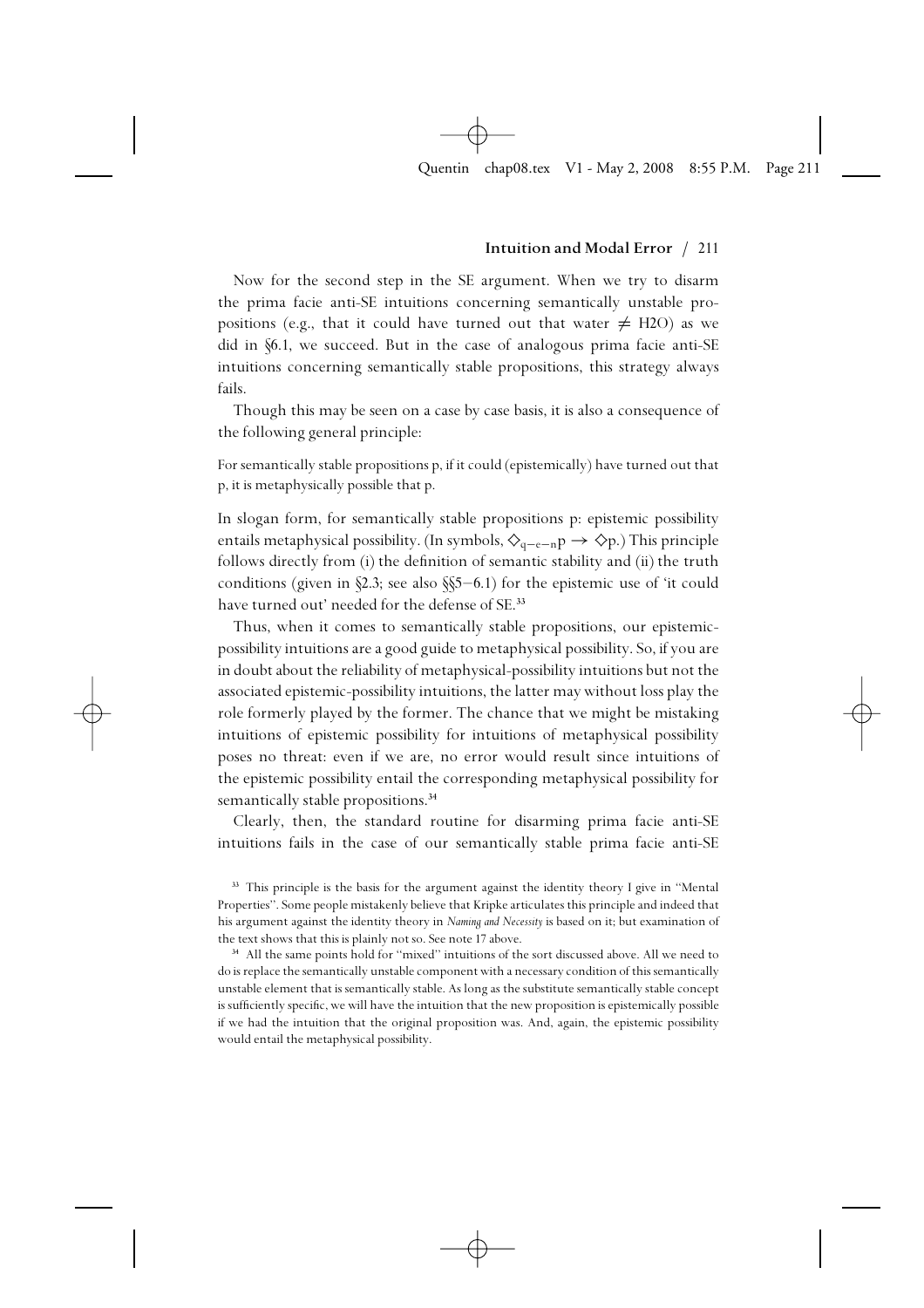# 212 **/ George Bealer**

intuitions. The upshot is that neither stage of the argument for SE goes through for semantically stable concepts and propositions.<sup>35</sup>

This brings us back to the main thread of our discussion of modal error. At the close of §4 we isolated two sources of modal error with special bearing on SE: the first concerned the failure to distinguish between metaphysical and epistemic possibility; the second, the local misunderstanding of one's concepts. In §5 we began our investigation of alleged modal errors having to do with the first source. In §6.1 we completed this investigation, showing that the supposed instances of such modal errors identified by Kripke in his defense of SE simply were not genuine errors at all. In the course of §6.2 we considered a reconstruction of the two-step argument for SE as it applies to the standard class of semantically unstable propositions (that water  $=$  H2O; etc.). This reconstruction enables us to see more clearly where the resolution given in §6.1 fits into the larger argument for SE (namely, in step two).

Our discussion of the first source of modal error focused on people, like Kripke himself, who have pro-SE modal intuitions but who also report having anti-SE modal intuitions. By contrast, our discussion of the second source of modal error will focus on people who have anti-SE modal intuitions but simply lack pro-SE modal intuitions. We now turn to this discussion.

# 7. Modal Error and Local Misunderstanding

Stephen Yablo presents an account of modal error—specifically, how anti-SE modal intuitions can be in error.<sup>36</sup> Yablo is not concerned with errors resulting from conceptual illusions, limitations on intelligence, inattentiveness, and so

<sup>&</sup>lt;sup>35</sup> Scientific essentialism therefore provides us with no reason to doubt the possibility of a priori knowledge of semantically stable modal truths. What could block this possibility? Evidently, nothing could unless there are necessary cognitive limitations, notably on intelligence. If correct, these considerations suggest the following, which I call the *Semantic Stability Principle*: For knowable semantically stable propositions p, if p is necessary, p is knowable a priori. Given that the central truths of the a priori disciplines are semantically stable necessities, the Semantic Stability Principle implies the more circumscribed principle that the knowable central truths of the a priori disciplines are knowable a priori. This is just the traditional rationalist thesis of the Autonomy of the A Priori Disciplines.

<sup>&</sup>lt;sup>36</sup> Yablo, "Is Conceivability a Guide to Possibility?" Yablo's discussion is stated in the idiom of 'conceivability' and 'inconceivability'; I will be reformulating it in what follows in the idiom of possibility and impossibility intuitions, whose use we defended in §2.1.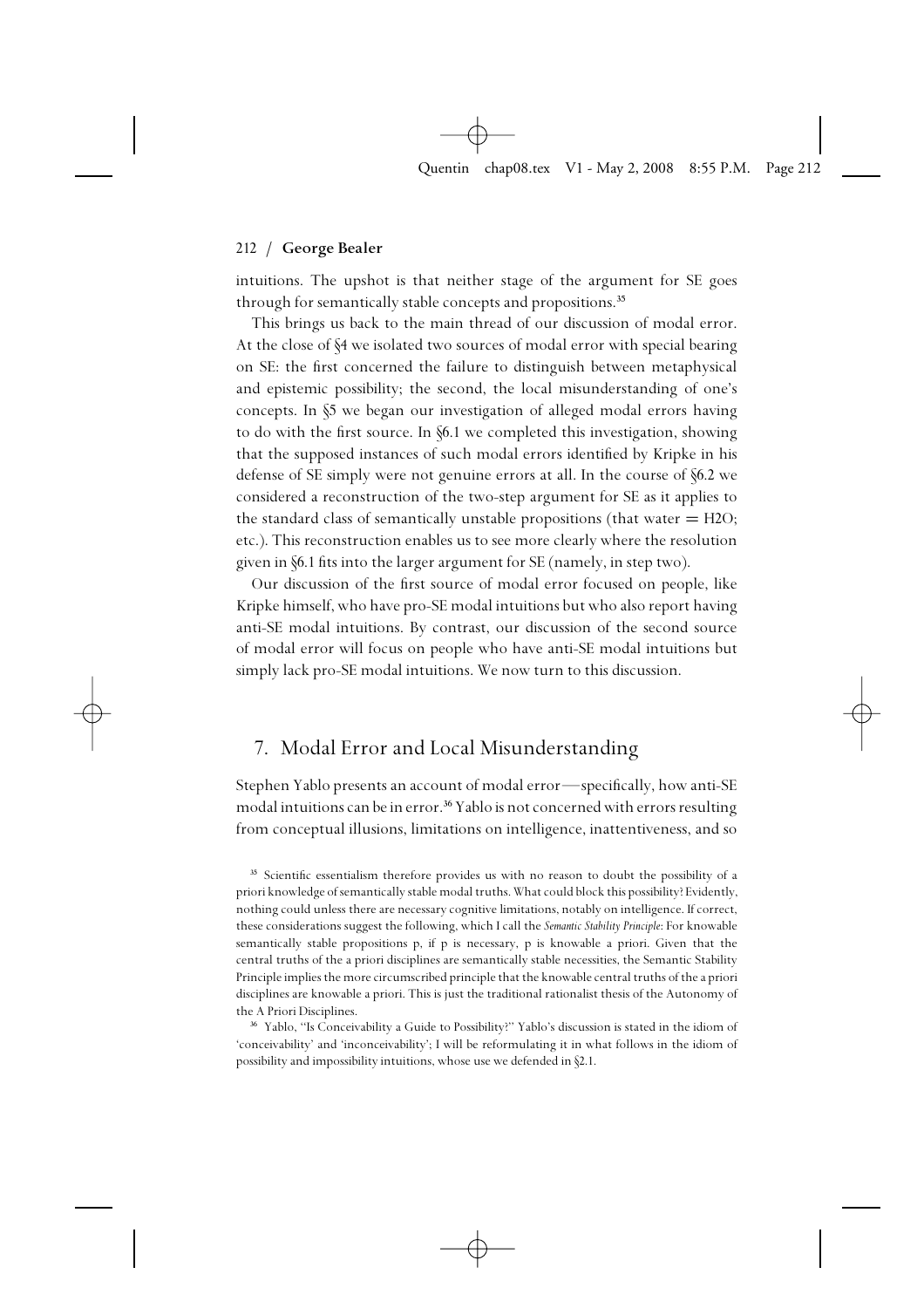forth. Nor is he concerned with the above problem (on which Kripke spent so much time)—namely, the problem of reconciling our metaphysical and epistemic intuitions, which (I have argued) were correctly reported in the first place and were never in conflict. Yablo's underlying concern is rather with full-fledged errors in intuitions about metaphysical possibility.

Yablo holds that these errors have two potential sources, in each case mistaken *beliefs*:

(a) mistaken a posteriori beliefs (e.g., someone who mistakenly believes that Hesperus  $\neq$  Phosphorus might have the intuition that Hesperus could outlast Phosphorus), or (b) mistaken beliefs regarding the relationship between such a posteriori beliefs and associated modal truths (someone might deny that, if Hesperus  $=$  Phosphorus, then necessarily Hesperus cannot outlast Phosphorus).

I am here less interested in class (a), for practiced dialecticians have the ability to proceed using exclusively ''pure'' a priori intuitions, namely, those that survive even under the hypothesis that such a posteriori beliefs (both pro- and con-) are unjustified or mistaken.<sup>37</sup>

How do people come to have erroneous modal intuitions belonging to the second class? Yablo's answer is that they are somehow produced by underlying class (b) beliefs, which by hypothesis are false. But it is plausible that at least some people have class (b) beliefs that are based, ultimately, on relevant concrete-case intuitions. But since such a person's class (b) beliefs are by hypothesis false, presumably a number of the intuitions upon which these false beliefs are based must themselves be false. What explains why *these* intuitions go wrong? If the explanation is that they too are produced by false class (b) beliefs, we go round in a circle. It seems, therefore, that we need something besides, or at least in addition to, Yablo's belief-based explanation of class (b) intuition errors.

An example will help to bring out the same point, but in another way. Suppose two empirically well-informed, dialectically skilled philosophers have conflicting concrete-case SE intuitions. For example, suppose that, upon first

<sup>&</sup>lt;sup>37</sup> In fact, by exercising this ability in the context of pure a priori philosophizing, one's natural-kind intuitions will actually diminish in number by virtue of this ability—for instance, against the background of the hypothesis that all and only water on earth is composed of  $H_2O$ , the intuition that necessarily water contains hydrogen; and against the hypothesis that water samples on earth have a highly disuniform composition, the intuition that water could have lacked hydrogen—thereby all but eliminating disagreements of the sort associated with class (a).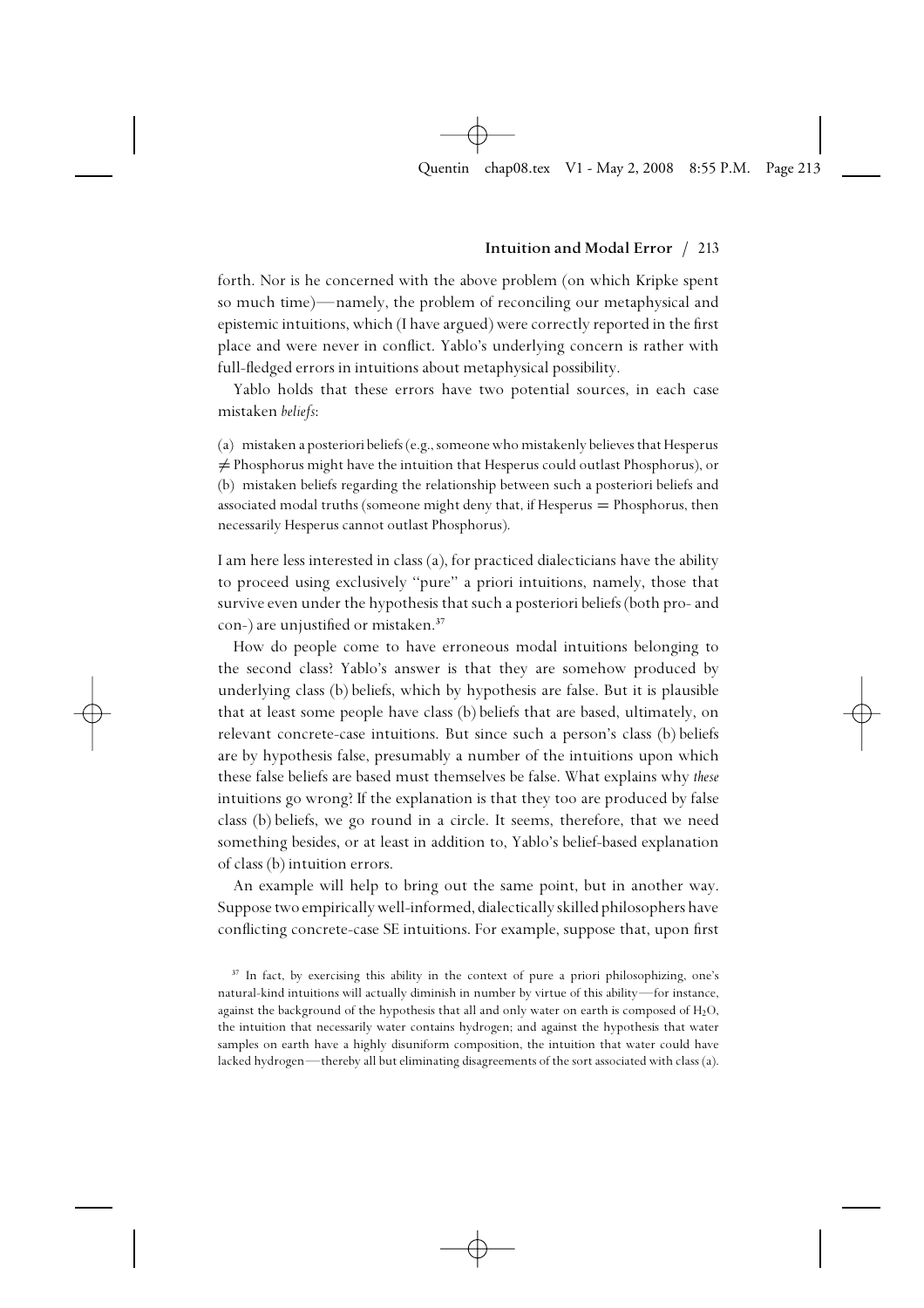# 214 **/ George Bealer**

considering the twin-earth example, Hilary Putnam had the intuition that the samples of XYZ would not be water whereas Rudolph Carnap, upon hearing the same example, had the contrary intuition.<sup>38</sup> How are we to explain this?

According to Yablo's explanation, Putnam's and Carnap's beliefs—specifically, their class (a) and class (b) beliefs—must at the time in question be relevantly different. But surely this need not be so. Surely we may suppose that at the time in question both men were empirically well-informed and that both believed the prevailing anti-essentialism of the day (in particular, both believed that water  $=$  H2O and that this fact is only contingent). In spite of this, they have opposing intuitions about the twin-earth case. As it stands, Yablo's account does not explain why this occurs.

We are thus in need of something besides (or in addition to) Yablo's belief-based explanation of class (b) intuition errors. Our analysis of what it is to understand a concept might provide the missing pieces. The simplest explanation in this vein would be that either Putnam or Carnap outright *misunderstands* the concept of being water. In some cases, this is no doubt the right explanation, but surely not in the case of Hilary Putnam or Rudolph Carnap: these eminent philosophers of science did not misunderstand the everyday concept of being water!

A more plausible explanation is that, in spite of having a full underlying mastery of the concept, Carnap *locally misunderstands* it. That is, he has a local (i.e., in principle temporary) disruption of his otherwise full understanding of the concept. This is analogous to the sense in which a patient would be given a clean bill of health at his annual check-up, despite his having a cold at the time of the check-up—the patient's health is locally (temporarily) disrupted, but his standing health is impeccable.

An example might help to illustrate this phenomenon of local misunderstanding.<sup>39</sup> A student, musing about prime numbers, reports having the intuition that −3 is a prime number, and from this he concludes that in the definition of prime number the domain is not restricted to natural numbers but includes all integers, negative as well as positive. Fortunately, he also has a firm intuition that primes are divisible only by themselves and one, and he

<sup>&</sup>lt;sup>38</sup> We may in addition suppose that Carnap has the further intuition that it is contingent whether water contains hydrogen. In view of our ''contingency test'' from §6.1, this would serve to show that his initial intuition concerns metaphysical possibility not some kind of epistemic possibility.

<sup>&</sup>lt;sup>39</sup> This example is based on an exchange that occurred in one of my classes.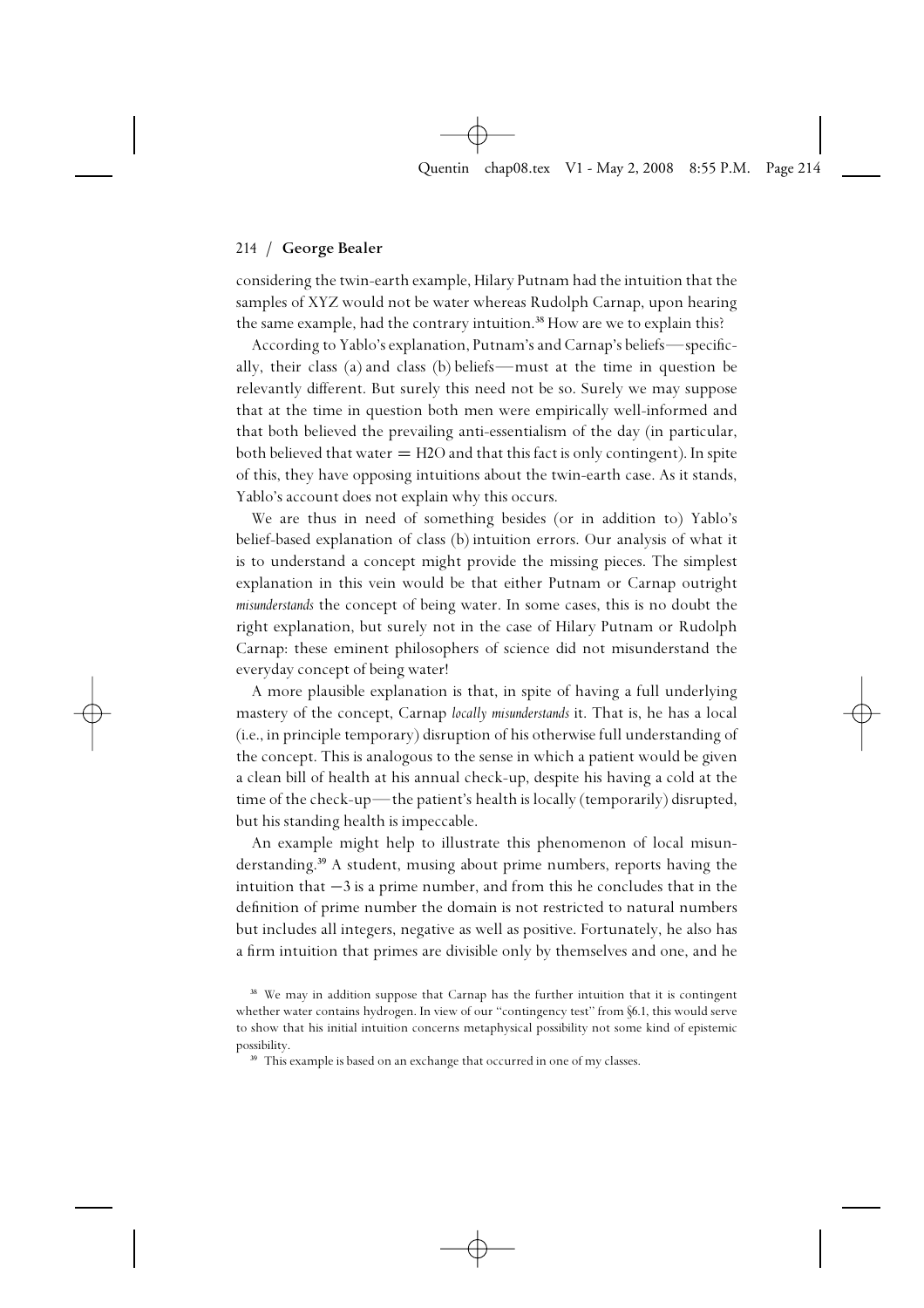has the intuition that every negative integer, -n, is the product of itself and the number one and is also the product of n and −1. From this he rightly infers that negative integers cannot be prime. Then, he has the intuition that 3 is prime but that  $3 = 1 \times 3$  and  $3 = -1 \times -3$ . From this and the conclusion he just reached, he then infers that only natural numbers are permitted in the definition of prime. In view of this performance, the student plainly *understood* the concept of being prime all along. What went wrong early on was that he suffered a *local* lapse in his understanding of his concept of a prime number. Using only an a priori process, however, he was able to correct this lapse *on his own*, therein manifesting his underlying mastery of the concept.

Carnap is evidently in a somewhat similar situation. Not only does he have the intuition that, on twin earth, samples of XYZ would be water, he also would (if asked) have the corresponding mistaken categorial intuition that water is a macroscopic stuff (individuated by its macroscopic properties)—as opposed to a compositional stuff (individuated by its composition). But this categorial misunderstanding is (we may suppose) only *local*: it is correctable by Carnap *on his own*(without the aid of any auxiliary empirical information) using the a priori (dialectical) process, specifically, by careful examination of further cases, say, *other* sorts of twin-earth cases (e.g., the diamond/cubic zirconium twin-earth case<sup>40</sup>), and by systematization of the results. That is, left entirely to his own a priori devices, Carnap would in the fullness of time become a scientific essentialist. (So too, given the patient's standing good health, his infection will in the fullness of time be cured by his own bodily resources, without any external intervention.)

Having identified the phenomenon of local misunderstanding, we are now in a position to complete a previously missing step in our dialectic concerning SE. For, in addition to resolving (or dissolving) the apparent conflict among our own intuitions, a full defense of SE requires assuring ourselves that we are not subject to relevant local misunderstandings. The line of reasoning given above shows how we are to go about establishing that there is no such local misunderstanding underlying our pro-SE intuitions.

The general point is that, at least in a large family of cases, the quality of one's understanding of one's concepts holds the key, not only to the correctness

<sup>&</sup>lt;sup>40</sup> The diamond-appearing samples on twin earth are samples of cubic zirconium (the comparatively cheap material from which fake diamonds are commonly made on earth). Would Carnap really have had the intuition that those samples are diamonds?! Certainly not.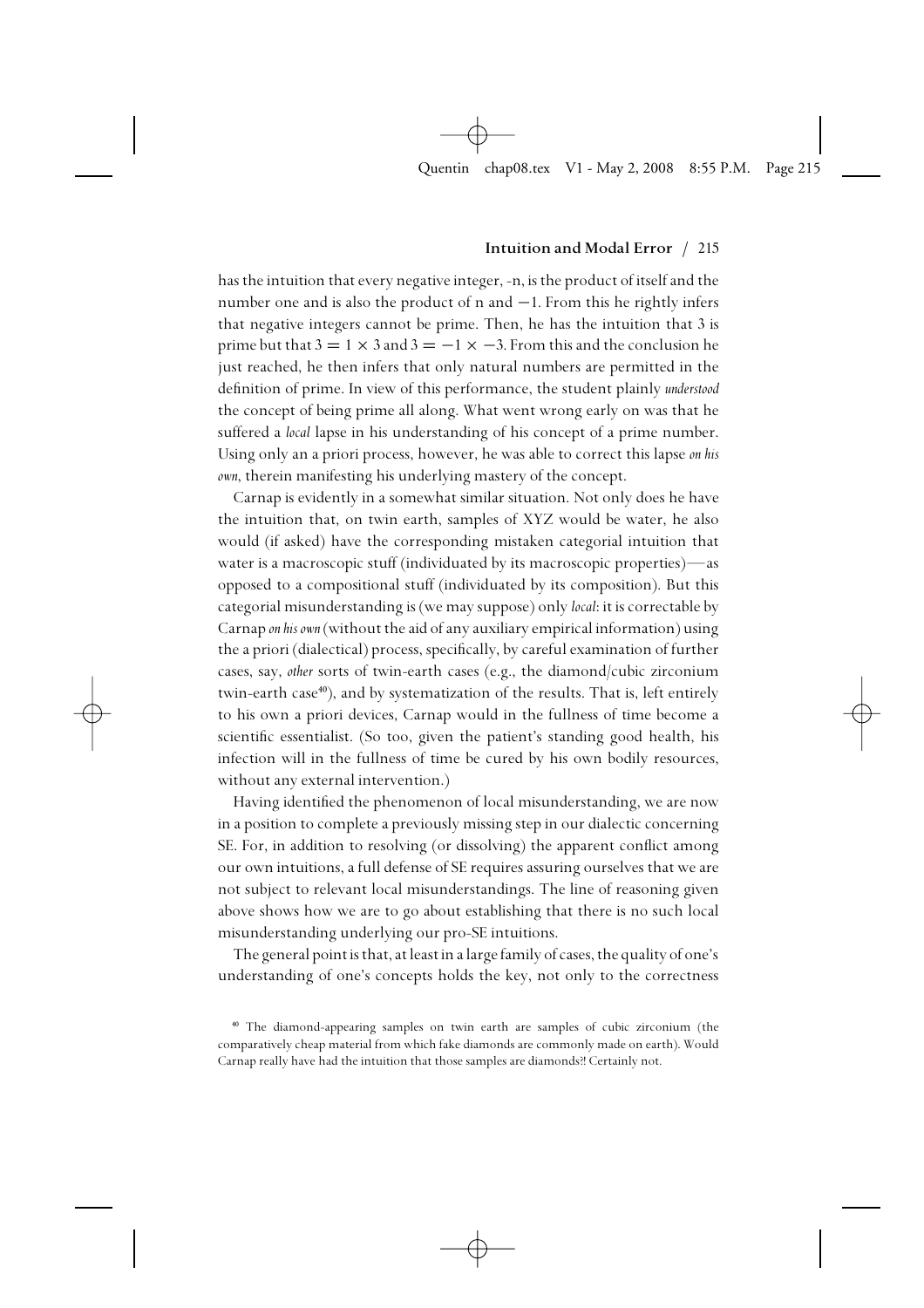# 216 **/ George Bealer**

of one's intuitions, but also to their incorrectness; furthermore, whether or not that understanding has only lapsed locally is the key to whether or not it is correctable a priori. And this also explains a related, historically important phenomenon. For, presumably, if Carnap has the intuition that in the twinearth example the samples of XYZ would be water, he would likewise have the intuition that the proposition that puddles of water contain hydrogen is a contingent proposition. In fact, just about everyone prior to the advent of SE had this intuition. The source of this remarkably widespread modal error is the very same local misunderstanding as in the Carnap example.

Local misunderstanding was of course a primary target of Socratic elenchus and is responsible for especially recalcitrant instances of Plato's problem of*doxa*. The phenomenon is ubiquitous in philosophy, and for that reason has significant implications for philosophical method. Amongst other things, before one is entitled to declare a philosophical conclusion final, one must always first assure oneself that one has not been the victim of local misunderstanding. And it should be borne in mind that local misunderstanding can be deeply hidden so that the dialectical recovery is long and hard. But ultimately it is a great boon to philosophy, for it allows us to tolerate colliding intuitions without having to abandon our classical method of intuition-driven philosophical investigation.

The more immediate moral of this discussion is thus that, besides Yablo's class (a) and class (b) belief-based intuitional errors (on the supposition that Yablo is right about these two sources of local error), there are two other classes:

(c) those resulting from local misunderstanding, and

(d) those resulting from out-and-out misunderstanding (for example, the sort of modal error Burge's arthritis man would be guilty of, namely, intuiting that it is possible to arthritis in the thigh).

Of course, analogous conclusions hold for the phenomenon of local lapses in the completeness (vs. correctness) of one's understanding of one's concepts.

# 8. Skeptical Accounts of Modal Error

We have thus far been considering a model of modal error according to which intuitions retain their evidential force, and according to which errors can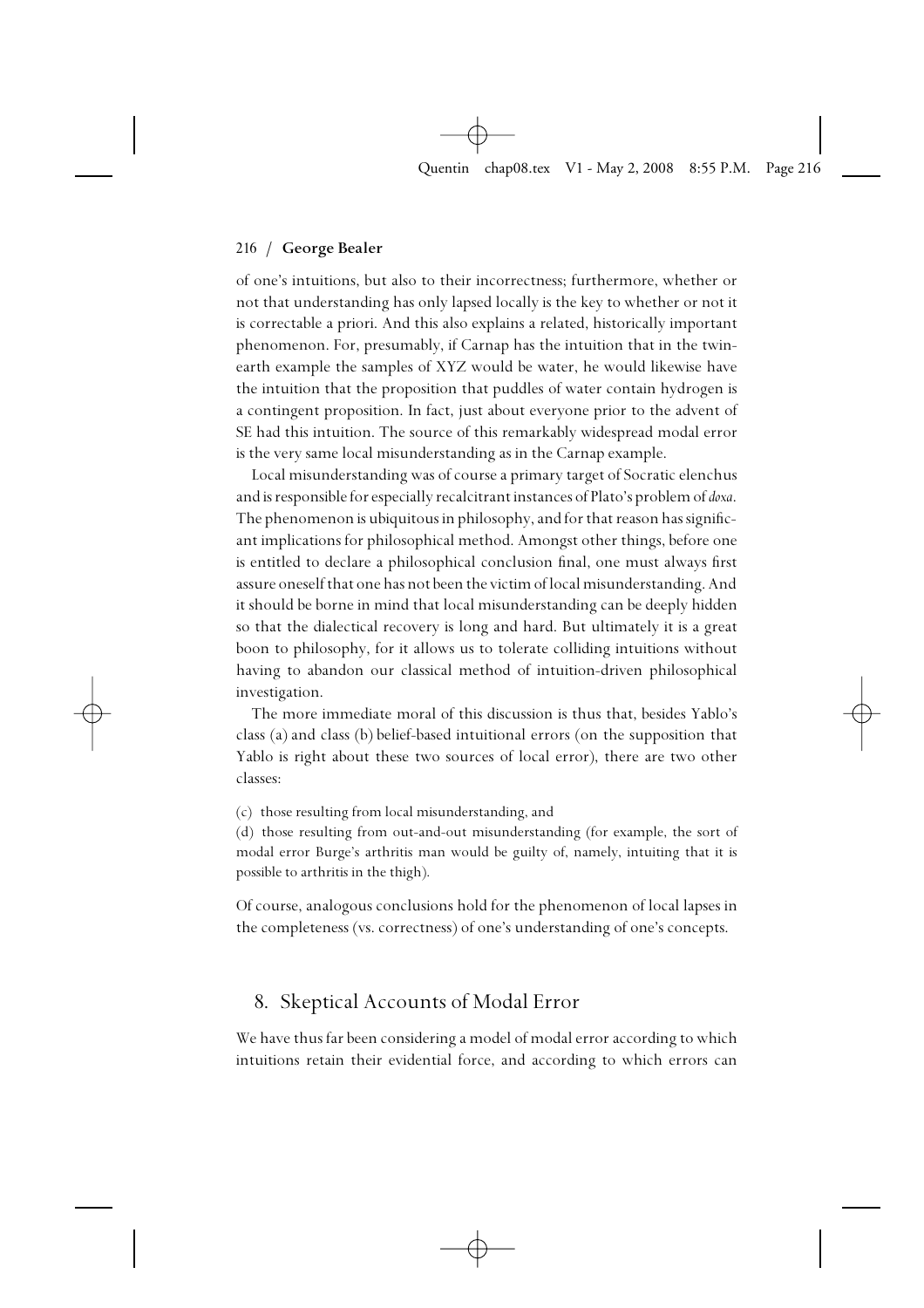in principle be identified and eliminated by subjecting our intuitions to the sort of a priori dialectic sketched above. I mentioned at the start of §5 that certain proponents of SE endorse radical accounts of modal error according to which large families of our modal intuitions are systematically unreliable. In the present section, I will assess a typical, but admirably careful and wellarticulated, example—namely, Christopher Hill's account.<sup>41</sup> I will show that this account is ultimately inadequate: it attributes intuitions to a great many people that they simply do not have, and, moreover, it would undermine the evidential basis of SE, leaving proponents of SE in an epistemically self-defeating position. It is worth going into some detail on this matter since all radical accounts fall into similar self-defeat.<sup>42</sup>

Hill is interested in a family of intuitions of the form: it is possible for something to be A and not-B (where, for example, A is a commonsense kind and B is a theoretical kind). Such intuitions are generated as follows:

[T]here is a class H of psychological mechanisms whose members work as follows: where M is any member of H, M takes two concepts as inputs, and then, provided that it is possible to conjoin each of the concepts with the negation of the other without generating an inconsistency, and provided also that there is no available a posteriori reason to think that the two concepts are necessarily coextensive, M delivers an intuition of possibility as an output.<sup>43</sup>

This is supposed to be a perfectly general account of the mechanism responsible for generating possibility intuitions of the indicated form and, as such, is an adequate account only if it correctly predicts (among other things) which metaphysical possibility intuitions one will have (or lack) concerning commonsense kinds and associated microstructural properties upon consideration of the relevant cases.<sup>44</sup>

<sup>&</sup>lt;sup>41</sup> Hill, "Imaginability, Conceivability, Possibility and the Mind-Body Problem", 65–72.

<sup>&</sup>lt;sup>42</sup> For example, Levin, "Tortuous Dualism" and Wright, "The Conceivability of Naturalism". For more on the topic of epistemic self-defeat, see Bealer, ''The Philosophical Limits of Scientific Essentialism'' and ''The Incoherence of Empiricism''.

<sup>&</sup>lt;sup>43</sup> Hill, "Imaginability, Conceivability, Possibility and the Mind-Body Problem", 76.

<sup>&</sup>lt;sup>44</sup> There is an obvious problem with Hill's account as stated that can be avoided by revising the account so that 'the two concepts are necessarily coextensive' is replaced with 'necessarily, the first concept's extension includes the second concept's extension'. Let us suppose that at relevant points this repair is in place.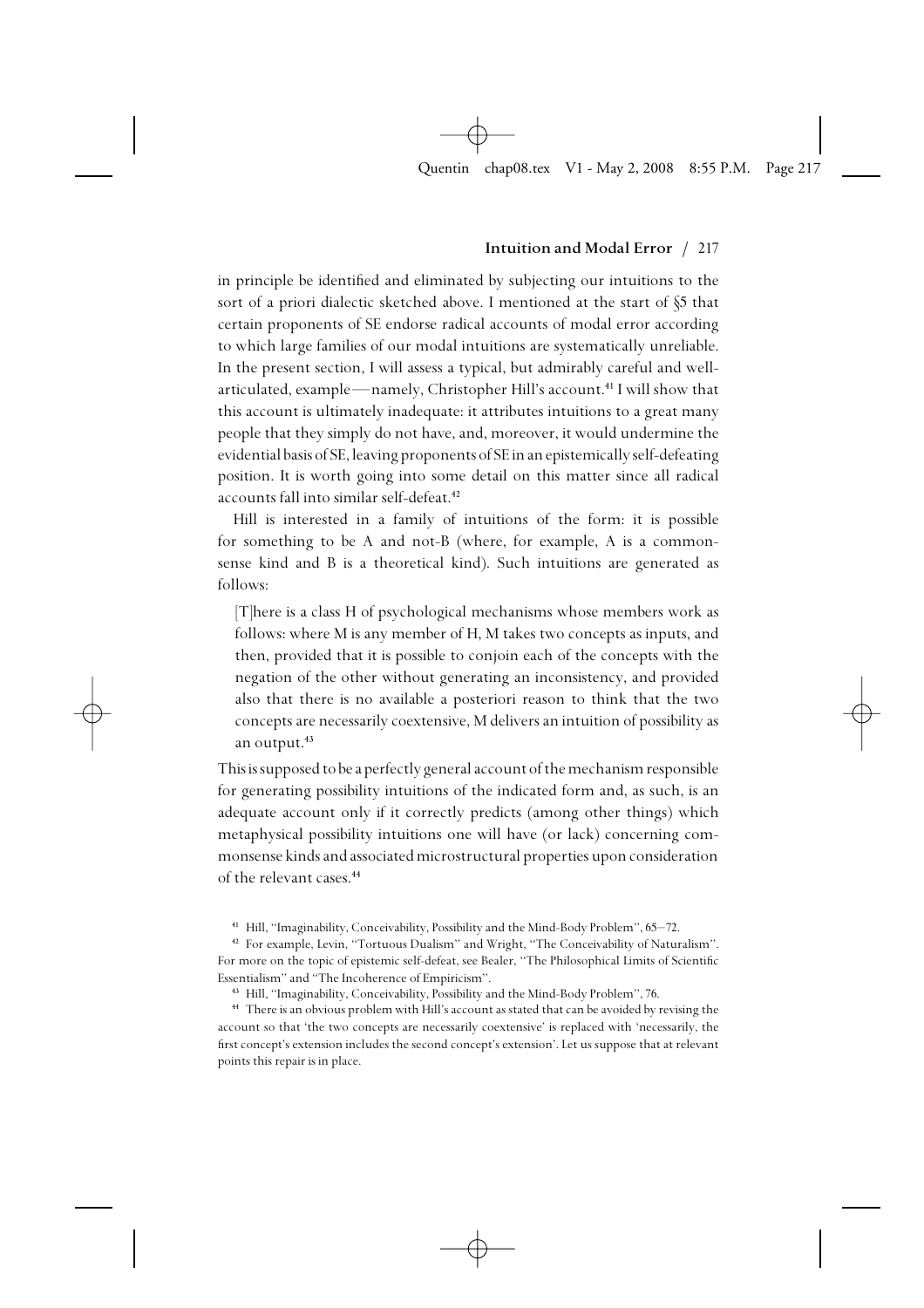# 218 **/ George Bealer**

Various proponents of SE reasonably believe that SE extends to certain commonsense kinds even though they have no specific knowledge of the relevant a posteriori facts (e.g., of their chemical composition). For example, suppose that Saul Kripke (or any other scientific essentialist, e.g., Hill himself) believes that SE extends to various kinds of gemstones—say, rubies—even though he has no specific knowledge of the chemical composition of rubies.<sup>45</sup> In this case, surely Kripke would not have the intuition that it is metaphysically possible that there be rubies containing no aluminum oxide (silicon dioxide, aluminum silicate, or some such). Likewise, he would not have the intuition that it is metaphysically possible that there be rubies that *are* composed of aluminum oxide (etc.). He would simply not have such intuitions one way or the other (see note 37 above). But Hill's account entails that, in the envisaged circumstance, Kripke*would*have the intuition that it is metaphysically possible that there be rubies that contain no aluminum oxide (etc.), for (i) there is no inconsistency (or analytic impossibility, as Hill requires in other passages) in the conjunction of the concept of being a ruby and the negation of the concept of containing aluminum oxide and (ii) given that (by hypothesis) Kripke lacks the relevant empirical knowledge concerning the chemical make-up of rubies, he lacks ''a posteriori reason to think that the two concepts are necessarily coextensive.'' Thus, Hill's account predicts the wrong result. (Of course, Kripke would no doubt have intuitions that it is *epistemically* possible, in one or more of the senses catalogued above, that there be rubies containing no aluminum oxide; but according to Hill's account he should be having the corresponding *metaphysical*-possibility intuitions as well.)

Besides wrongly predicting in this way the modal intuitions people will have, Hill's account lands proponents of SE in an epistemically self-defeating position. Let me explain. After spelling out the mechanisms just discussed, Hill goes on to reject the outputs of a certain subcategory of these mechanisms as highly unreliable:

<sup>&</sup>lt;sup>45</sup> LaPorte ("Chemical Kind Term Reference and the Discovery of Essence", *Noûs*, 30 (1996), 122–3) reports that mineralogists do not consider*all*minerals that share the chemical composition of rubies to be rubies. This, however, does not appear to collide with the SE claim that a *necessary* condition of a mineral's being a ruby is that the mineral have the chemical composition that rubies in fact have. If I am wrong about this, just choose another relevant a posteriori necessity.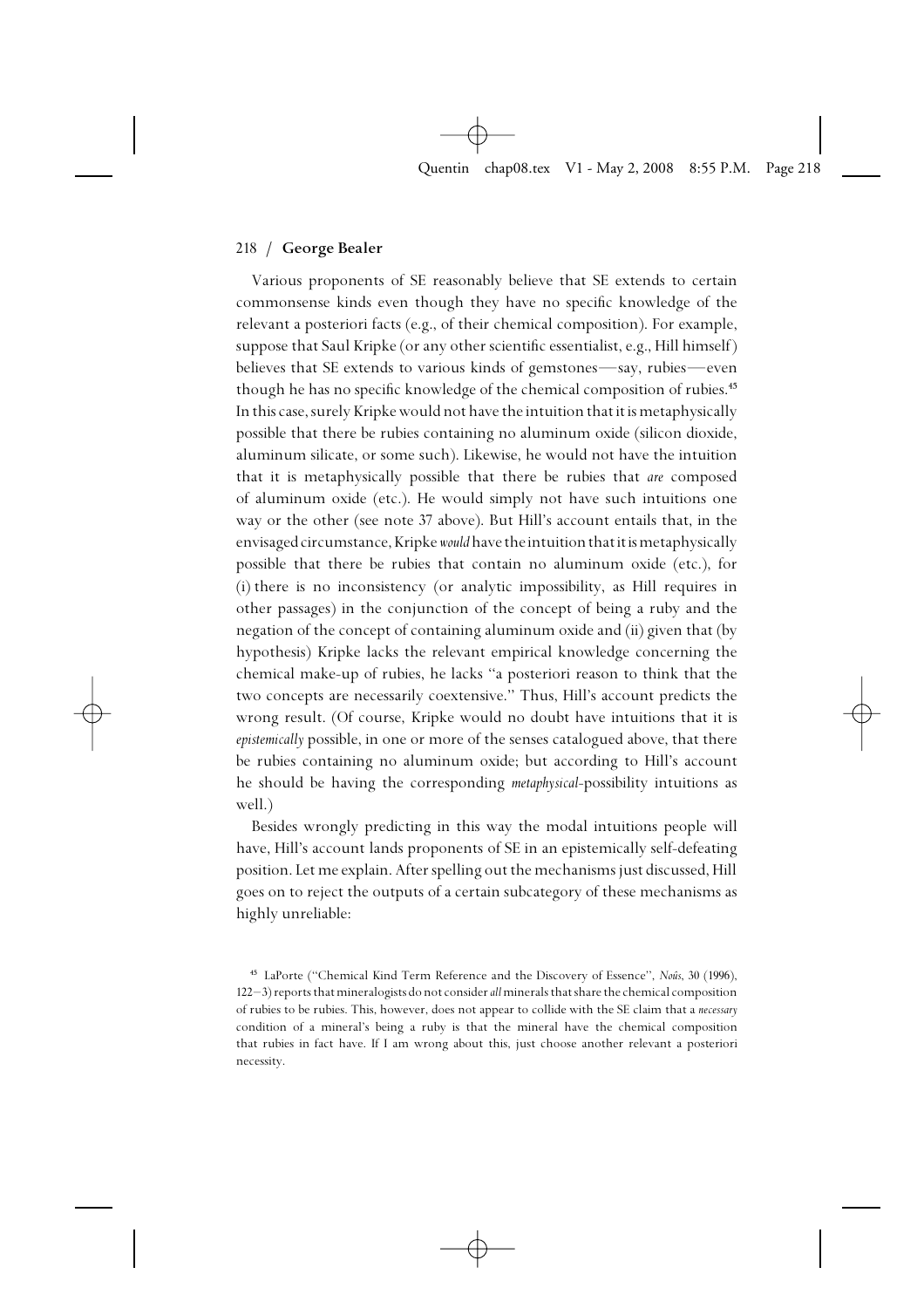[W]e are committed to holding that if M is a mechanism that produces conceivability-based intuitions to the effect that a *physical* commonsense kind is separable from its correlated theoretical kind, then that mechanism is highly unreliable.<sup>46</sup>

But how does Hill know that this mechanism is highly unreliable? Because its outputs conflict with SE. For example, such mechanisms would (for people who lack the a posteriori knowledge of the chemical composition of water samples on earth) take as inputs the concept of being composed of water and the concept of containing  $H_2O$  and deliver as output the intuition that it is possible for there to be something composed of water but not containing H2O. But how does he (or we) know that SE is correct (assuming that the mechanism is unreliable)? Herein lies the self-defeat: for the justification of SE relies on intuitions which, according to this account, are of the sort generated by this highly unreliable mechanism. Thus, the account renders SE unjustifiable—and so too Hill's thesis that the intuitions delivered by the mechanism are unreliable.

To see why, note that there are two ways one might come to know that it is metaphysically necessary that water contains  $H_2O$ :

(i) One might follow Kripke and Putnam's method and try to establish it *indirectly* by means of concrete-case intuitions such as twin earth intuitions (cf. step one in §6.2). (ii) One might bypass such concrete-case intuitions and instead try to establish it *directly* by means of a (theoretical) intuition that it is impossible for there to be water that contains no  $H_2O$  (or that it is metaphysically necessary that water contains  $H_2O$ ).

The dilemma for Hill is that his mechanism stands in the way of our coming to know these modal facts by either route.<sup>47</sup>

Consider the second route first. Of course, those who lack the empirical information that water and  $H_2O$  are coextensive will lack a posteriori reason to think that the associated concepts are *necessarily* coextensive. So, according to Hill, the mechanism H will lead such people to have the intuition that possibly there is water that contains no  $H_2O$ . Given Hill's mechanism, to avoid having this intuition one must come to possess an a posteriori reason to think that the associated concepts are necessarily coextensive. As a first step, one must

<sup>&</sup>lt;sup>46</sup> Hill, "Imaginability, Conceivability, Possibility and the Mind-Body Problem", 78.

<sup>&</sup>lt;sup>47</sup> Might there be a third route that relies solely on empirical evidence? No. As discussed below, empirical evidence alone cannot ever serve as evidence that something that is so is metaphysically necessary. See ''The Philosophical Limits of Scientific Essentialism'' for further discussion.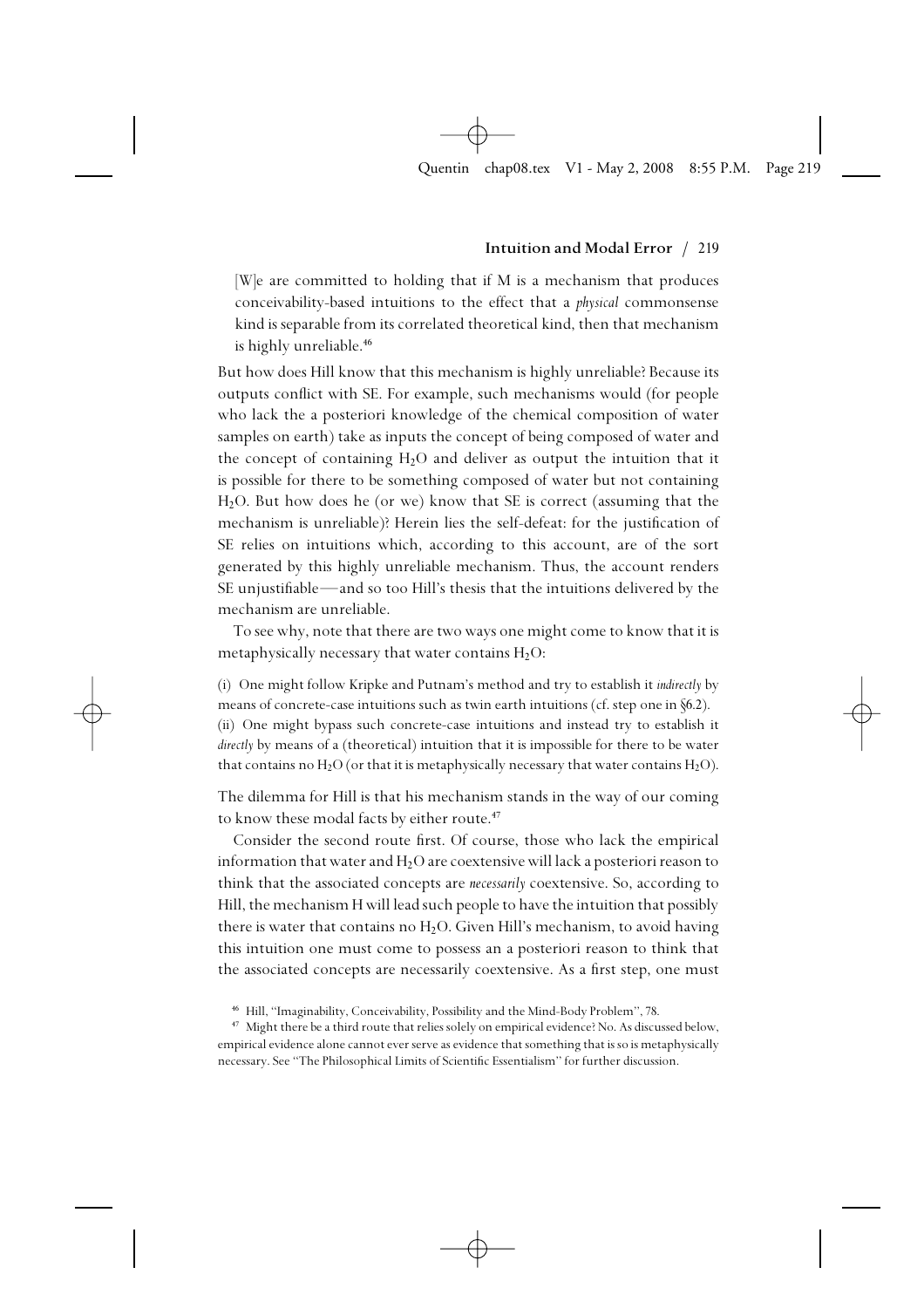# 220 **/ George Bealer**

acquire the empirical information that water and  $H_2O$  are coextensive. But, on its own, this does not provide our person with a reason to think that *necessarily* water and H<sub>2</sub>O are coextensive. As Kant tells us, "Experience tells us, indeed, what is, but not that it must necessarily be so, and not otherwise.'' No amount of empirical evidence (i.e., phenomenal experience and sense perception) can ever reveal whether something that is so is necessary; on the contrary, if we limit ourselves to empirical evidence, we are in the position of Quinean radical empiricists and, therefore, should conclude that there simply are no modal truths.<sup>48</sup> So, after learning that water and  $H_2O$  are coextensive, how does one go on to know that they are necessarily coextensive?

Suppose that Hill answers that, upon learning that water and  $H_2O$  are coextensive, one would straight off have the intuition that it is impossible that water and  $H_2O$  not be coextensive and that this intuition would provide one with the requisite reason for thinking that they are necessarily coextensive. But this move is not available to Hill. To see why, recall that, according to Hill's mechanism, after acquiring the empirical information but prior to having the intuition that it is impossible that water and  $H_2O$  not be coextensive, one would (upon considering the question) have the intuition that it is possible that water and H2O are *not* coextensive. Given this, consider what would happen if one considered the question whether it is *possible* or, instead, *impossible* for water and  $H<sub>2</sub>O$  not to be coextensive. By the present supposition, one would have the intuition that this is *impossible*; and, at the same time, according to Hill's mechanism, one would have the intuition that this is*possible*! That is, one would have simultaneous contradictory intuitions. But, in such an irrational state, one certainly would not have a reason to favor the impossibility intuition, and so one will not have acquired the missing reason for thinking that water and H2O are necessarily coextensive. If there is no alternate justificatory route to SE, skepticism would be inevitable.<sup>49</sup>

<sup>48</sup> Admitting testimony as evidence does not help the Quinean out of this problem, for how did our informants move from phenomenal experience and sense perception to knowledge of what is necessary? As Kripke says, ''*Philosophical analysis* tells us that they [i.e., propositions of the type in question] cannot be contingently true, so any empirical knowledge of their truth is automatically empirical knowledge that they are necessary. This characterization applies, in particular, to the cases of identity statements and of essence.'' (*Naming and Necessity*, 159, emphasis added.) And to know that identity statements and statements of essence cannot be contingently true, nonempirical resources are needed.

⁴⁹ Alternatively, suppose that Hill were to suggest that, once one has learned that water and H2O are coextensive, then (upon considering the question) one would straight off have the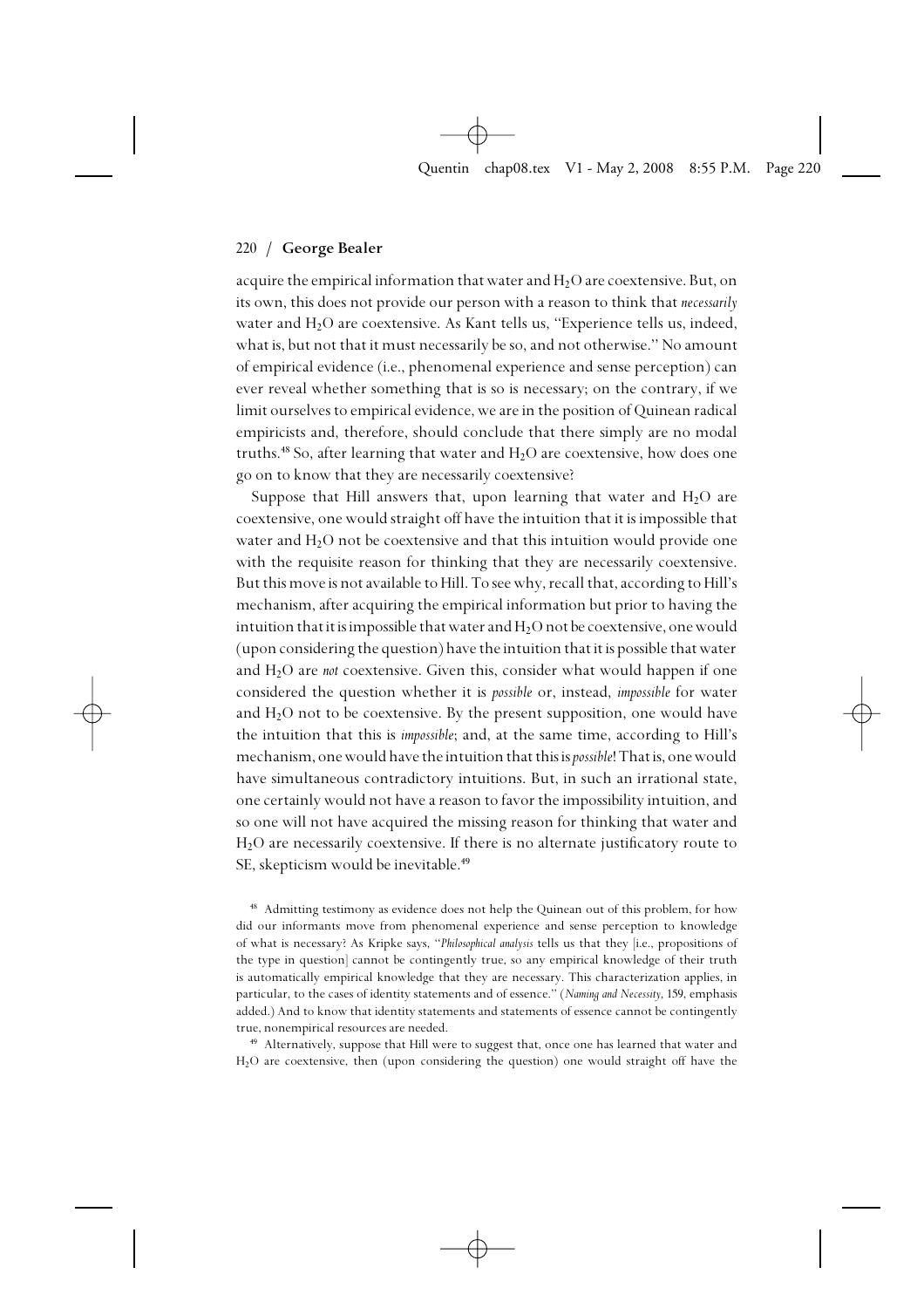Two final points about this horn of the dilemma. We have been focusing on the issue of commonsense kinds. But analogous considerations would hold if instead we were to focus on the question of whether the associated common nouns are rigid designators. Likewise, analogous considerations would hold if we focused on particulars (and their associated proper names), rather than kinds. There simply is no place Hill can get a foothold from which to justify SE.

Thus, the effort to justify SE via the*direct* route (i.e., bypassing concrete-case intuitions) leads to skepticism. (This is no surprise, for when it comes to theoretical issues already rife with controversy, we have no choice but to turn to our concrete-case intuitions.) This brings us to the other horn of the dilemma, on which one attempts to justify SE using concrete-case intuitions. Most of us came to conclude that it is necessary that water is coextensive with  $H_2O$  by reflecting on concrete-case intuitions—for example, twin-earth intuitions. (This was Kripke's route although Kripke himself does not frame his cases in terms of "twin earth" but rather in terms of possible worlds.<sup>50</sup>) In all known cases, the relevant concrete-case intuitions either are twin-earth intuitions or can be reworked into twin-earth style intuitions. But, once again, given Hill's account of modal error, this justificatory route leads to failure. For, just as in the case of the direct route, Hill's account implies that these intuitions are highly unreliable.

For instance, Putnam elicited the intuition that it is possible for the world to be macroscopically as it is in actuality even though the watery stuff is not

⁵⁰ Kripke, *Naming and Necessity*, 131–3.

intuition that they are necessarily coextensive and that this intuition would provide one with the requisite reason for thinking that they are necessarily coextensive. In this case, the same conclusion would result. For, on the assumption that Hill's mechanism M is operative, there would surely have to be a corresponding mechanism H' that generates associated contingency intuitions (vs. possibility intuitions): specifically, whenever one considers the question whether this proposition is *necessary or contingent*, H' would generate the intuition that the proposition that water and H2O are coextensive is contingent. But given our supposition on behalf of Hill, one would also have the intuition that this proposition is*necessary*. That is, one would have simultaneous contradictory intuitions. So, once again, the missing justification of SE is unavailable, and skepticism would result. The same conclusion holds if Hill were to focus on the conditional: if water and H2O are in fact coextensive, then they are necessarily coextensive. To see why, suppose someone were to intuit the truth of this conditional. Suppose further that the person knows that water and  $H_2O$ are in fact coextensive and that the person considers the question whether this proposition (that water and H2O are coextensive) is necessary or contingent. Then, the person surely would have the intuition that the proposition that they are coextensive is necessary. Given this, the remainder of the argument in the text goes through just as before.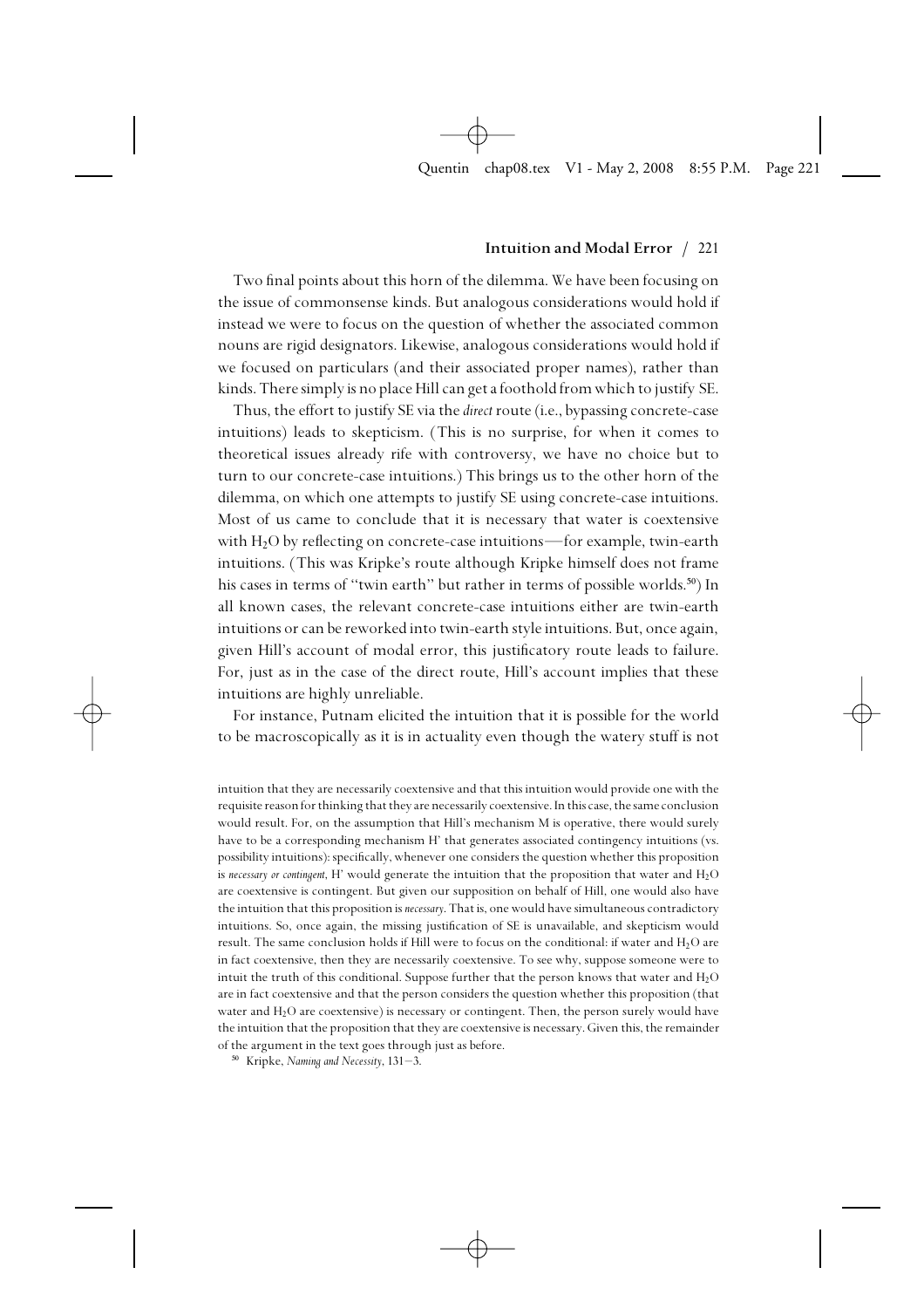# 222 **/ George Bealer**

H2O (but rather XYZ). Putnam then elicited the intuition that samples of this watery stuff would not be water. Let us focus on the first of these two intuitions, which is a possibility intuition conjunctive in form. Consider the second conjunct, namely, that the watery stuff is not  $H_2O$ . According to Hill, the intuition that it is possible that the watery stuff is not  $H_2O$  is generated by a ''highly unreliable'' mechanism. (After all, watery stuff is a commonsense kind; H2O is a theoretical kind; there is no relevant analytic connection between watery stuff and  $H_2O$ ; and we are capable of lacking a posteriori evidence regarding the fact that the actual extension of the commonsense kind watery stuff coincides with the actual extension of the theoretical kind  $H_2O$ .) Since this intuition is generated by a highly unreliable mechanism, it is not to be trusted. Now, if someone lacking the relevant a posteriori information has the intuition that it is possible that watery stuff not be  $H_2O$ , in almost all instances that person would also have the twin-earth intuition (that it is possible for the world to be macroscopically as it is in actuality even though the watery stuff is not  $H_2O$ ). But if the former intuition is not to be trusted, neither is the twin-earth intuition. Since this evidently generalizes to pretty much all concrete-case intuitions used to justify SE, SE would lack the missing justification, if Hill's account were correct.

Hill might respond that the watery stuff is not the sort of commonsense kind on which his unreliable mechanism operates; on the contrary, it operates only on genuine ''natural kinds'' (in some preferred sense). But this only takes us in a circle, for how are we to distinguish natural kinds (in this preferred sense) from other kinds? Presumably, the answer resides in the fact that natural kinds, unlike the other commonsense kinds, are subject to SE.<sup>51</sup> Again, however, the very intuitions required for distinguishing those kinds that are subject to SE from those that are not are generated by a ''highly unreliable'' mechanism on Hill's account.

Hence, Hill is in a dialectically self-defeating position. By condemning as unreliable such a wide range of our modal intuitions, he has left himself with no evidential basis for the SE claims that he employs in his argument. This result generalizes to other skeptical accounts of modal error. (These points hold in spades for philosophers who would reject intuitions altogether, for

<sup>&</sup>lt;sup>51</sup> In this connection, it is important to remember that there is a very wide range of commonsense kinds to which SE does not apply: for example, atmosphere, dirt, fuel, clothing, and so forth.